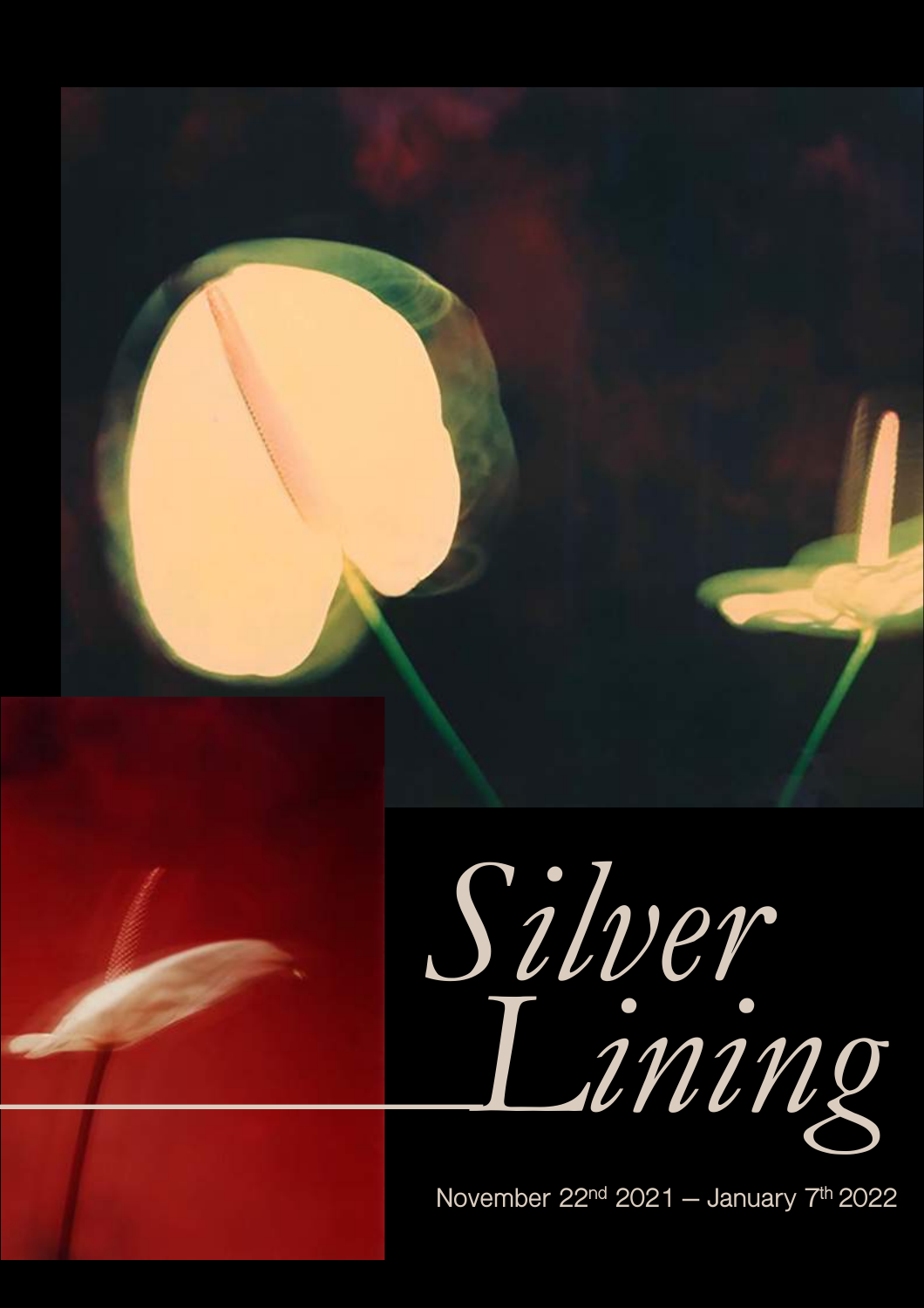

**The phrase "Silver Linings" originated from John Milton's classic** poem Comus, written in 1634.

### **"Was I deceived? or did a sable cloud/Turn forth her silver lining on the night?"**

From that early reference, the term "Silver Lining" is a metaphor for optimism, which means a each and every negative occurrence may have a positive aspect. But how do we illustrate a "silver lining" in art? ISA Art and Design presents Silver Lining, an exhibition exploring eight Indonesian artists using photography as a medium. The participating artists: A. Sebastianus, Andre Wiredja, Alexander Thian, Chaerul Umam, Dilla Djalil Daniel, Hardijanto Budiman, Nico Dharmajungen, and Reza Kutjh each have a very different perspective as to how they view contemporary life through the lens.

The title "Silver Linings" is connecting line for works by the photographers to capture an image using their specific style to deliver contrasting meaning from the initial object. In addition to the contrasting meanings in this exhibition, there is a diversity in the medium, method, equipment and editing processes.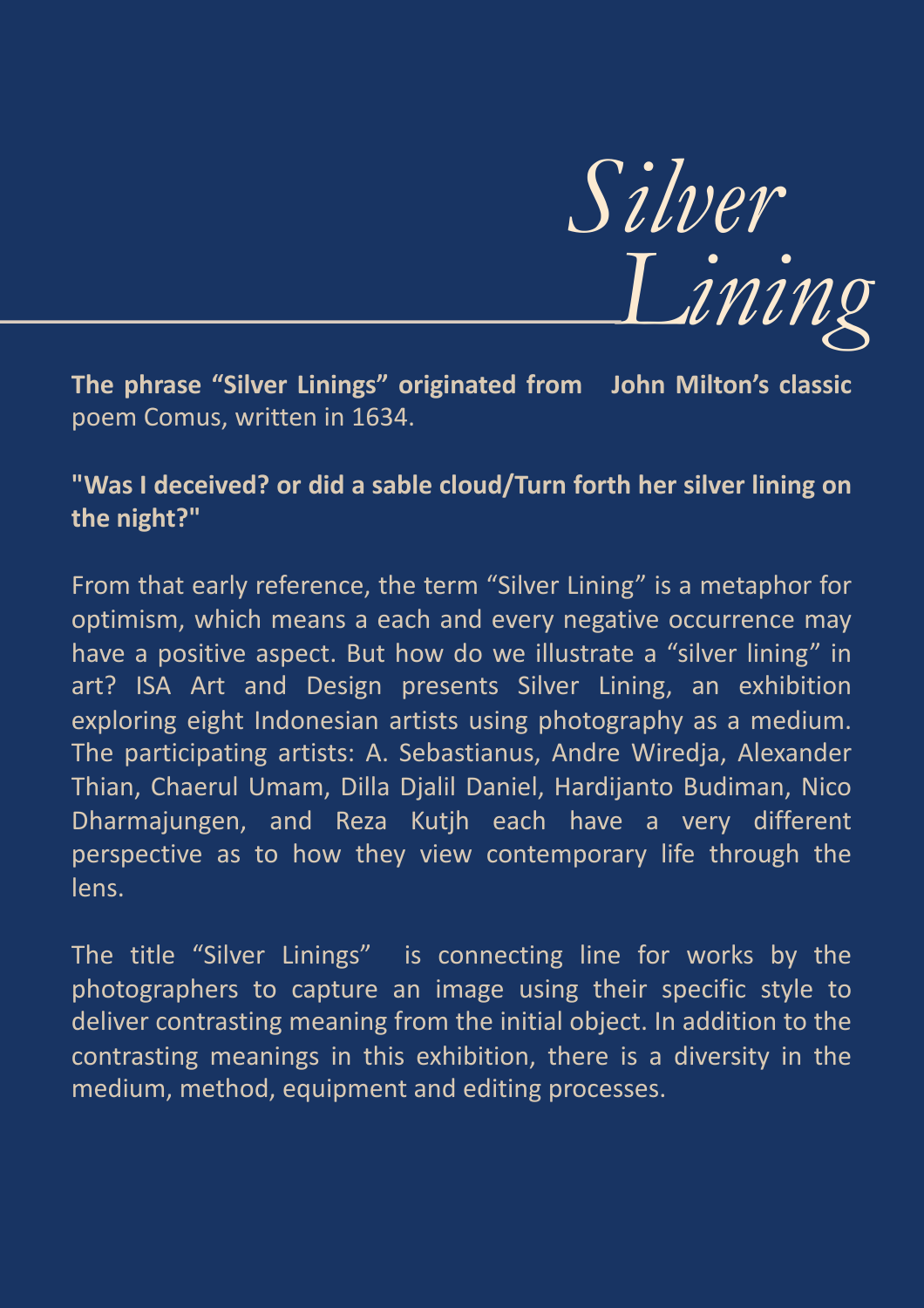Photographic work is an idea way to capture a moment. It slows one down to enjoy an unhurried snapshot of the artist's ideas and see the different points of view and the specific ways in which an artist thinks. This is in contrast to the experience of scrolling images on social media just for the sake of visual pleasure. Photographic works elevate and give space to individual stories, including narratives and visions presented through artistic and formalistic exploration of the visuals captured by the artists.

Silver Lining combines the works of eight artists to portray their objectives of photography and deliver a contrasting meaning to leave it for the audience to interpret further. Hardijanto Budiman (Hardibudi) is a conceptual contemporary photographer based in Jakarta. He frames mundane traditional cultures in surrealistic imageries and intricate colors; Chaerul Umam is a professional photographer known for his landscape photographs, who combines unexplored nature objects into exotic and breath taking landscape images; Alexander Thian builds impressive techniques and gives photos an illusionary effect while telling a story through his art; Dilla Daniel is a Jakarta based documentary photographer who focuses her works on animals in sanctuary. Nico Dharmajungen is an Indonesia maestro who creates an emotional still life in 35mm film format, with color exploration and camera movement; Alexander Sebastianus is a contemporary artist, ethnographer, and writer known for the art of weaving. He shows the varying forms of becoming a seed and its direction of growth that are in correlation to their surroundings during his forest pilgrimage; Andre Wiredja who mainly works for editorial and advertisement, photographs evocative shots serve to remain us how close we are from the constant beauty that is the sky no matter how it is the situation on the ground; Reza Kutjh is a visual artist based in Yogyakarta who plays with photo fragments made from exploratory analog photography using acid reactions to generate artistic surprises, correlating to his works that concern a sense of collective memory and found objects.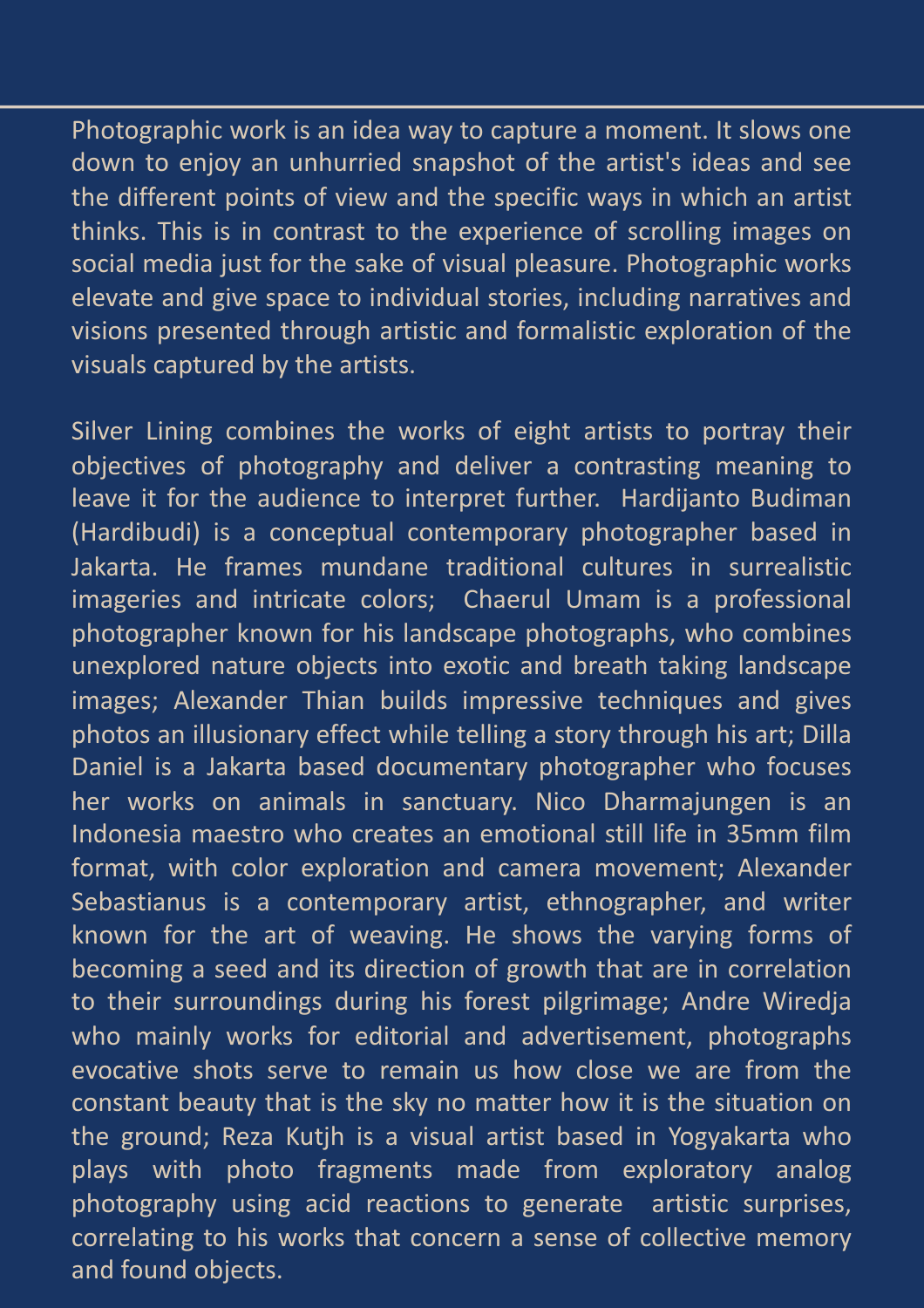# **HARDI BUDI**



Hardijanto Budiman, aka Hardibudi, is a visual artist based in Jakarta, Indonesia. His works encapsulate the journey of his life. "It is all about the expression of imagination, emotion & experiences of my life." Art wouldn't exist without the ability to actualize ideas, and Hardijanto actualizes his ideas into artwork through photography.

Hardijanto calls his works "Imaginary Story Pictures" and considers himself "The Imaginary Story Teller." Hardijanto's signature style is conceptual contemporary photography, and loves everything about surreal art, giving his works a strong surreal art influence.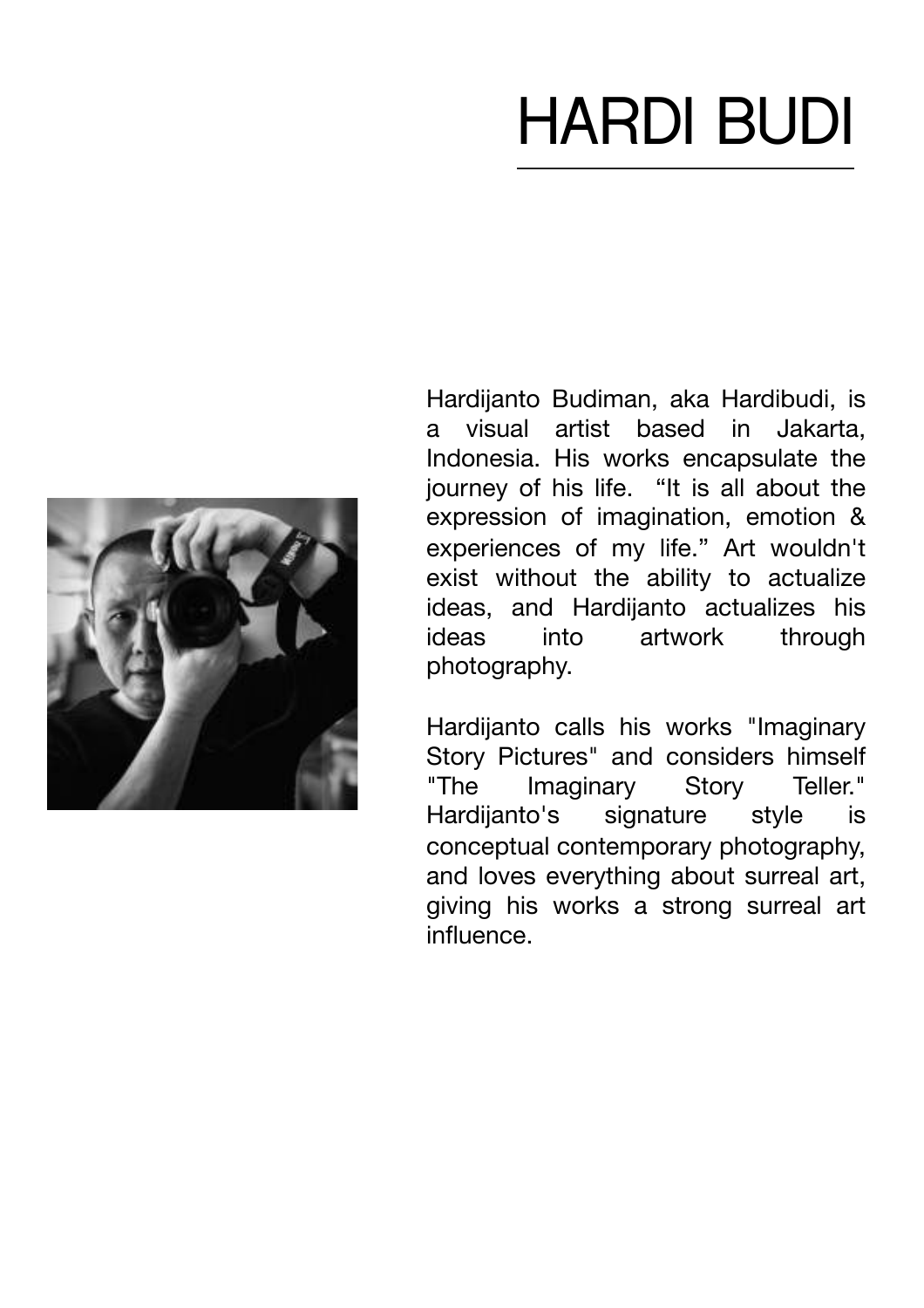

#### **POEM FOR SISTERS (edition of 8 + 2 Artist Proofs)** Photography

Digital Photography, printed on Hahnemuhle paper. 100 x 100 cm 2019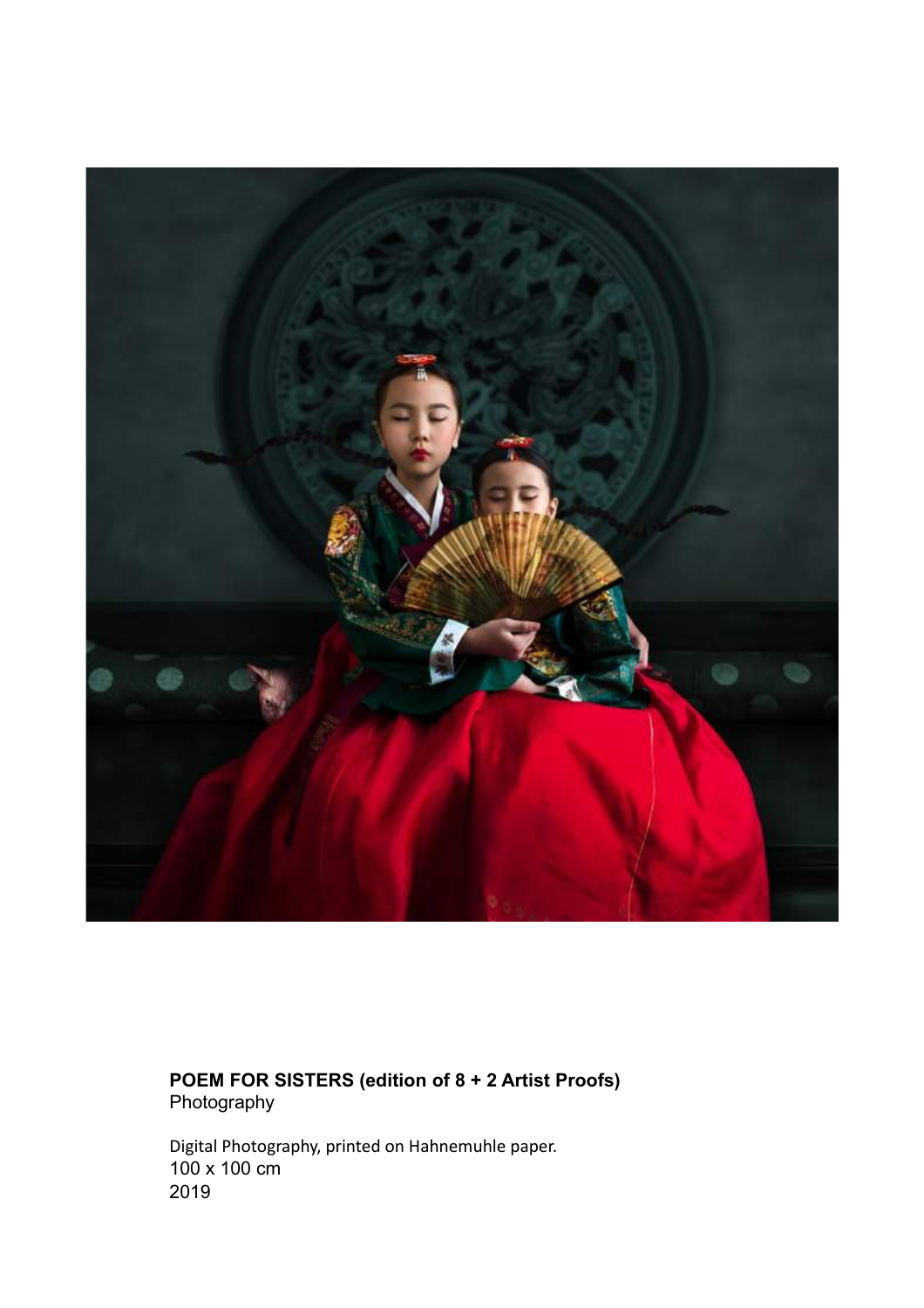

#### **MOONLIGHT SONATA (edition of 8 + 2 Artist Proofs)** Photography

Digital Photography, printed on photo paper. 75 x 75 cm 2019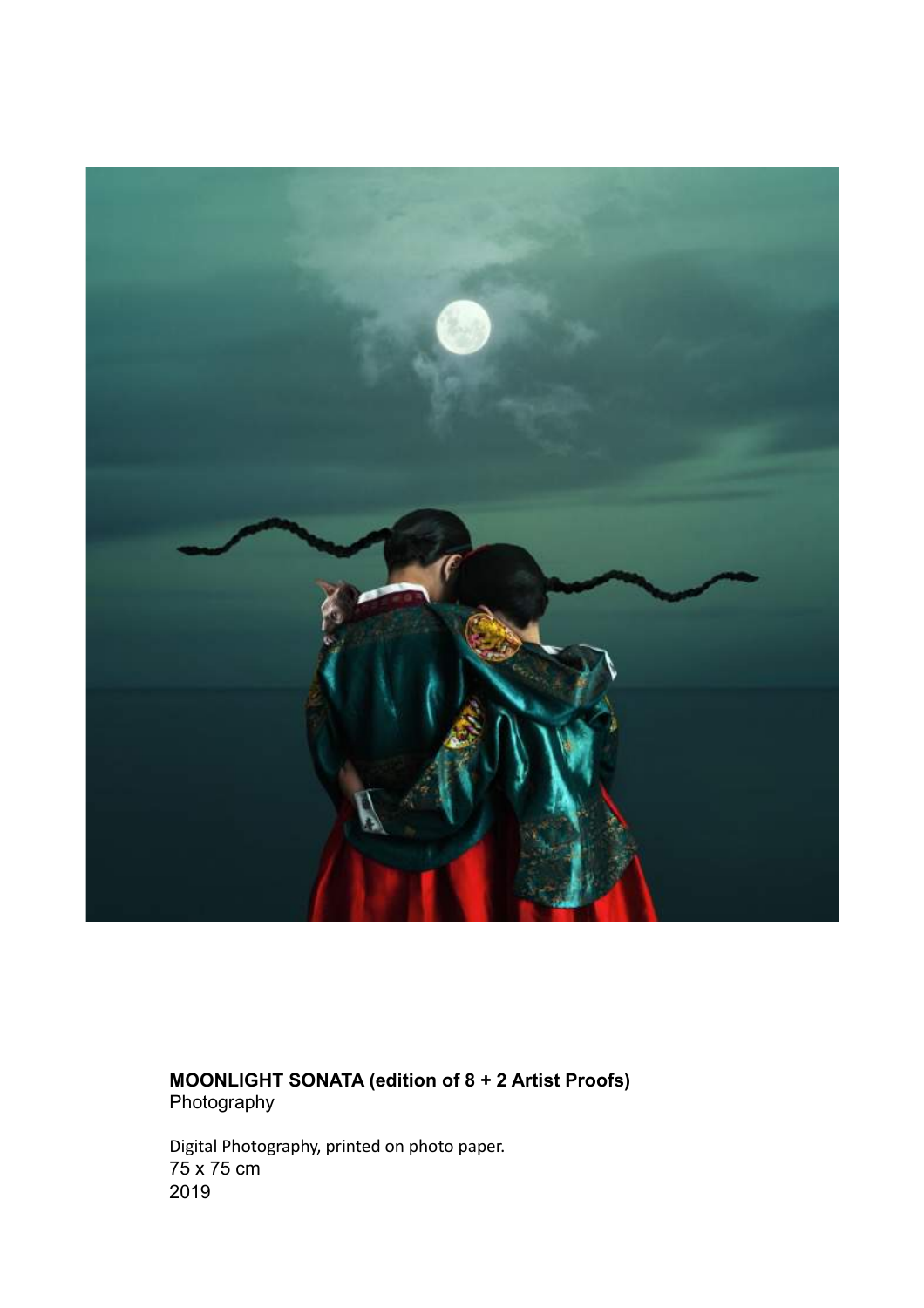

**RED SOUL (edition of 8 + 2 Artist Proofs) Photography** 

Digital Photography, printed on photo paper. 80 x 80 cm 2018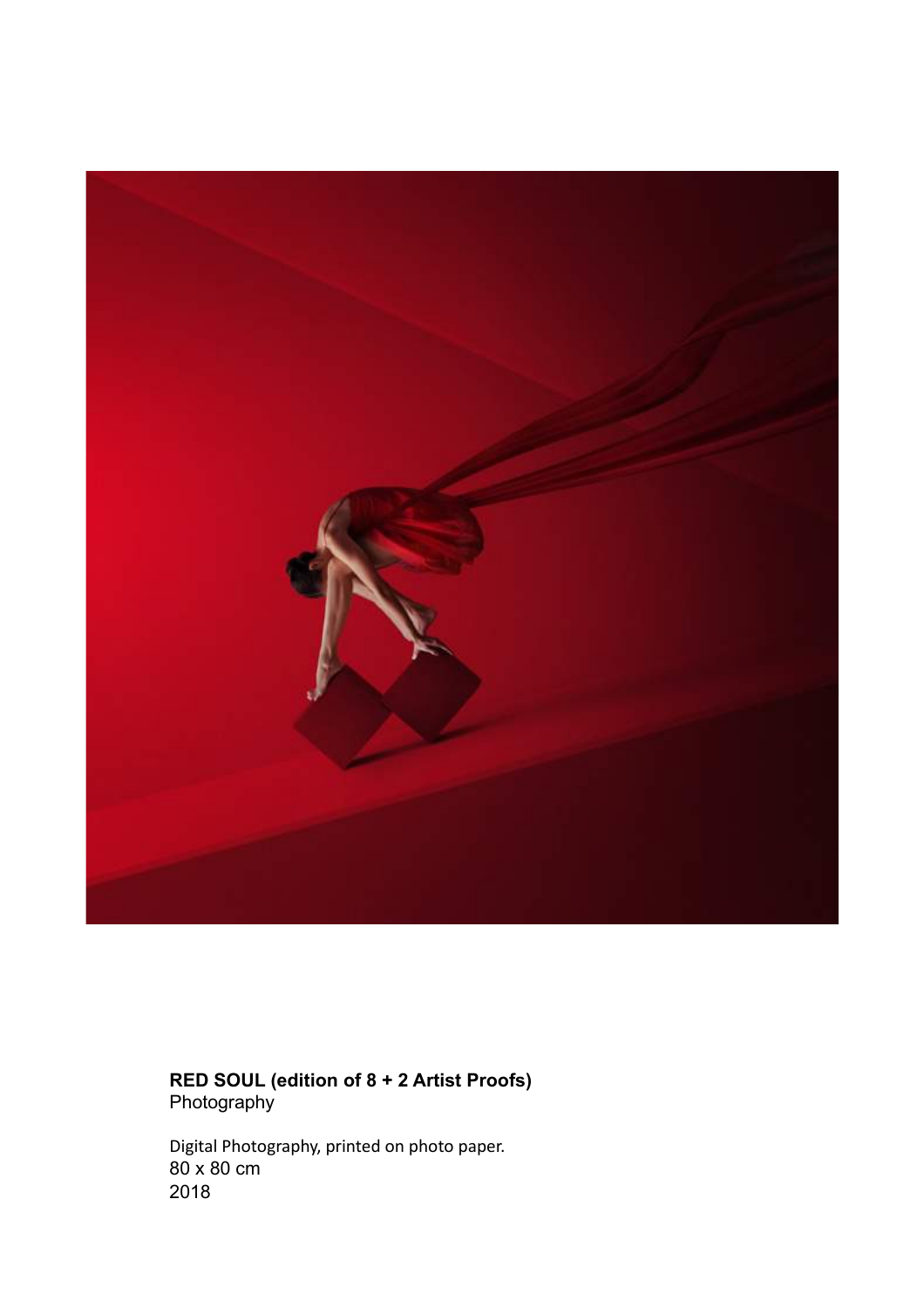# **CHAERUL UMAM**



A professional photographer from Indonesia, Chaerul Umam started photography in 2005 and became an international competition awardwinning photographer. Uman has participated in many international photo exhibitions and has become a photo guru for Indonesian photographers doing photo tours and workshops since 2014.

Uman is known for his black and white photography, and he is also the founder of the well-known Long Exposure Photography Community in Indonesia (SIKSA KAMERA). Lastly, Uman is the ambassador of Nisi Filter Indonesia (Nisi Filter is a worldwide filter brand for landscape photography), an influencer for Laowa Lens Indonesia and Fuji Film Camera Indonesia.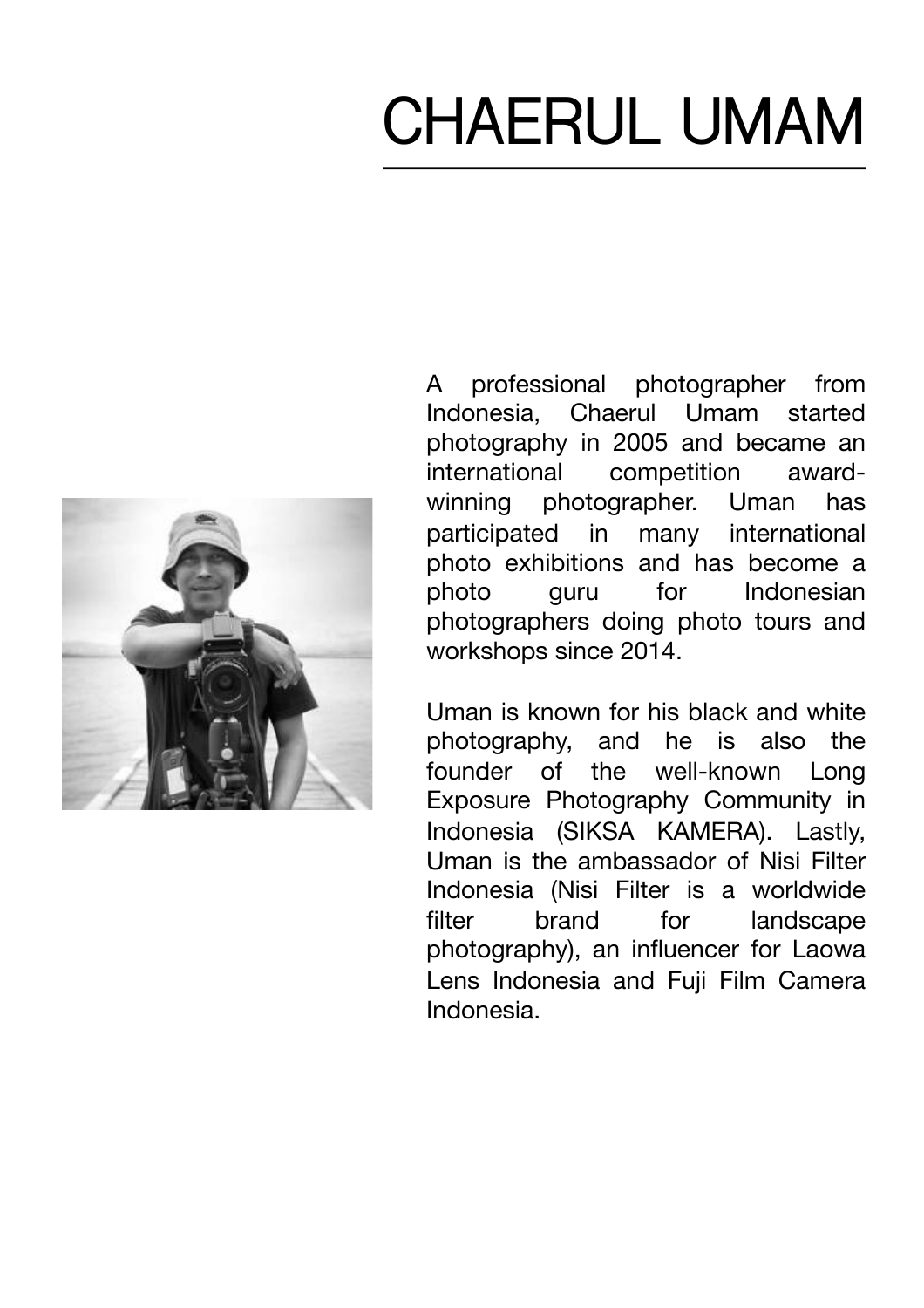

#### **FIVE BROTHERS (edition 1/10)** Photography

Printed on Hahnemuhle photo rag smooth 305 gsm 100 x 100 cm 2018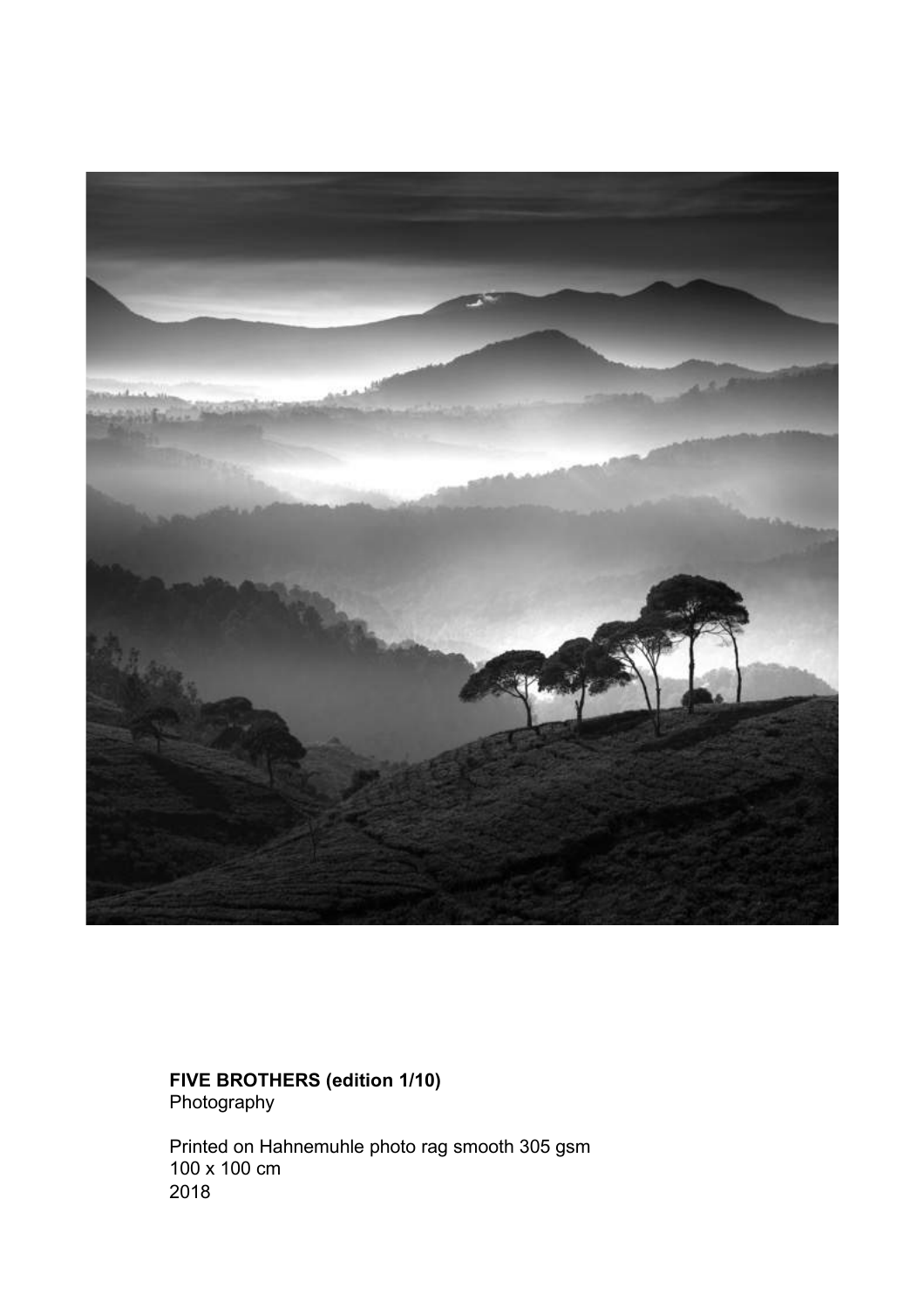

**MIGRATIONS (edition 1/10)** Photography

Printed on Hahnemuhle photo rag smooth 305 gsm 100 x 100 cm 2016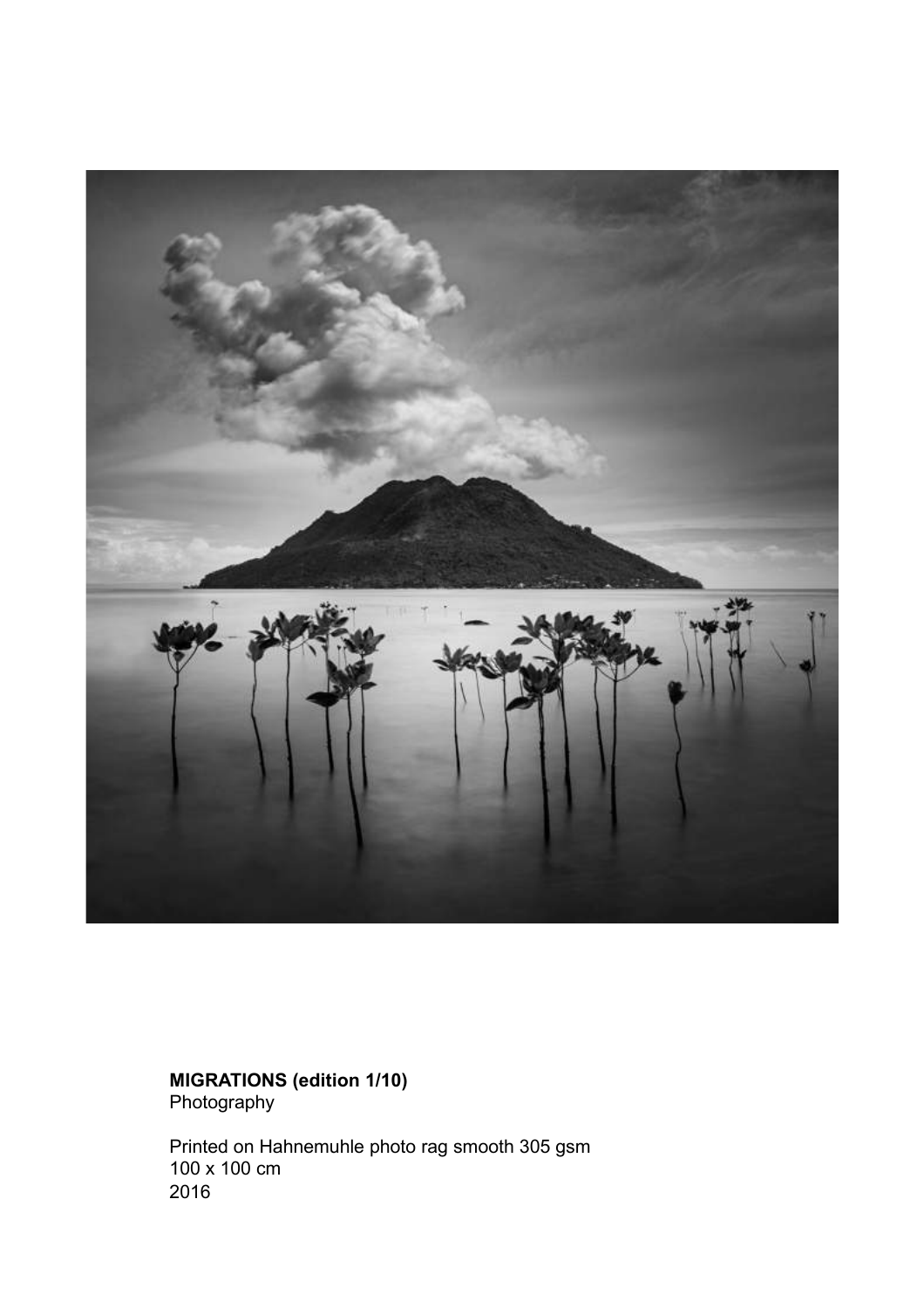

**RISE** Photography

Printed on Hahnemuhle photo rag smooth 305 gsm 100 x 100 cm 2017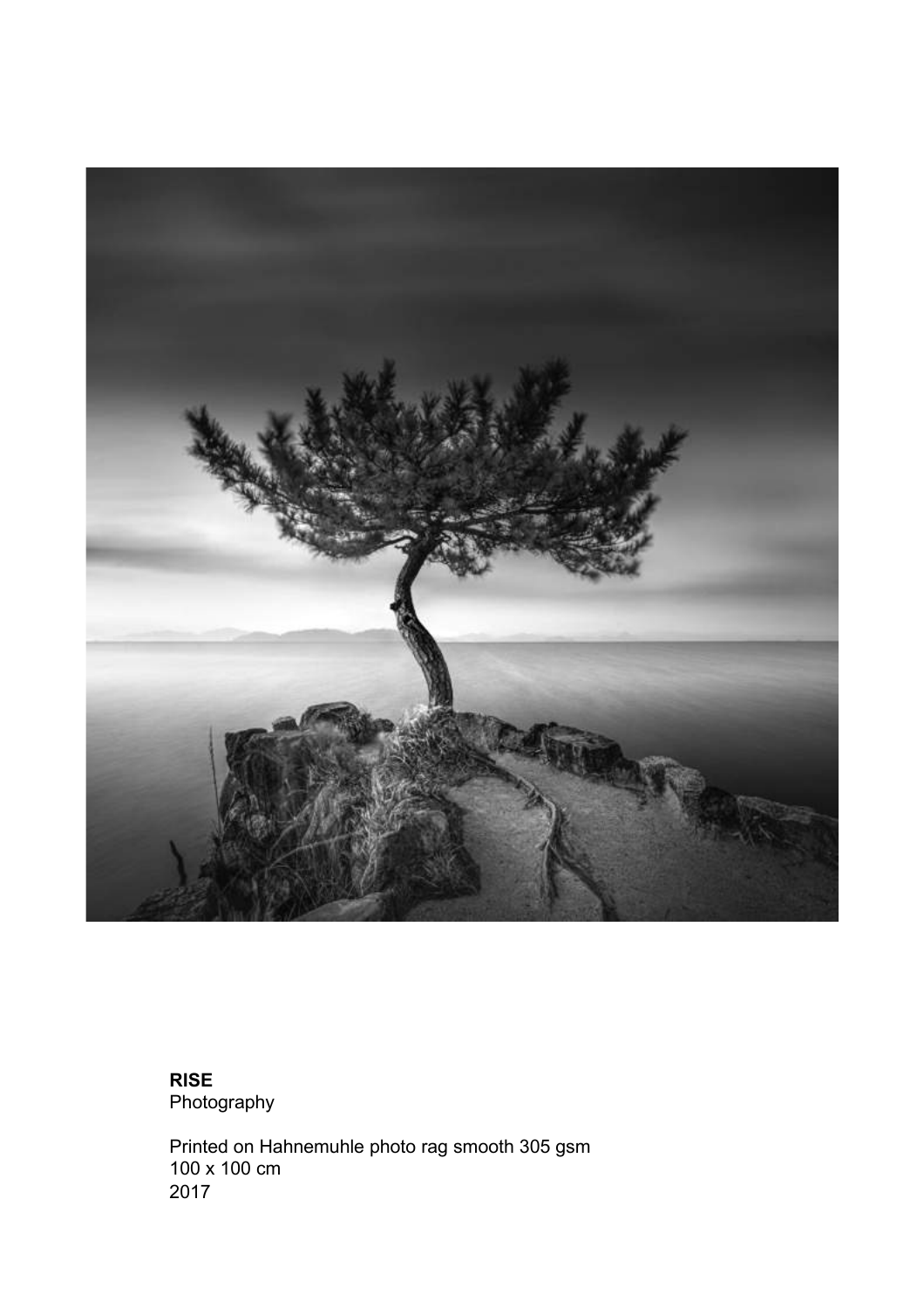

**SUCCESSOR**

Photography

Printed on Hahnemuhle photo rag smooth 305 gsm 80 x 100 cm 2019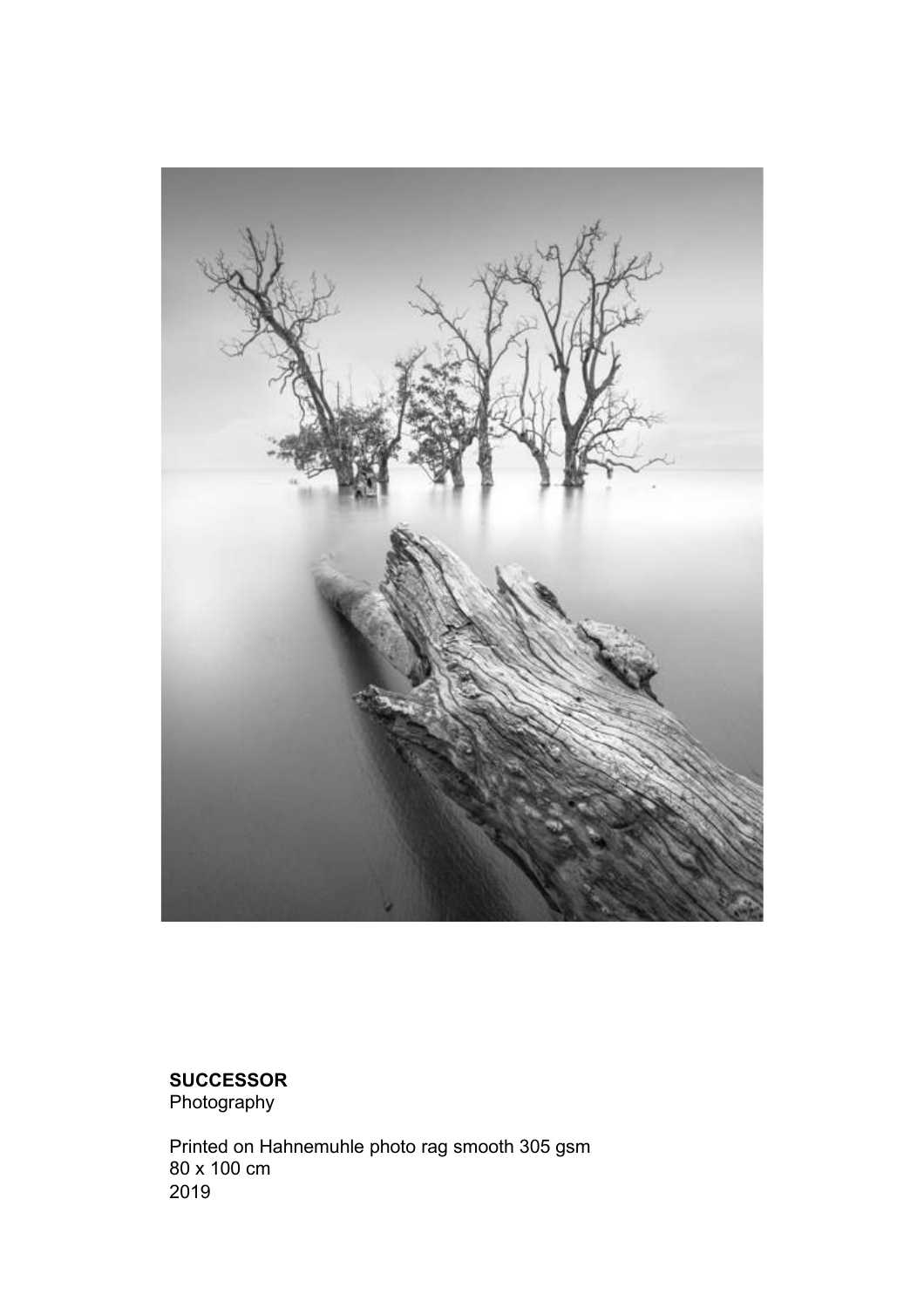# **DILLA DJALIL DANIEL**

Dilla Djalil Daniel is a Jakarta-based documentary photographer. She was born in July 1966 and obtained her bachelor's degree from The University of Indonesia, majoring in English Literature.

She started taking photos at age 9 when her father gave her a boxy Instamatic camera as a birthday present. Ever since she has been somewhat of a shutterbug.

In 2016 Dilla was appointed as a Leica Indonesia Ambassador for one year. In 2017, Dilla held her first solo exhibition in Jakarta featuring a series of narratives around animals in sanctuaries and their human carers. The exhibition was accompanied by the publication of her first photo book entitled "A Trunk and Other Tails". Following this, Dilla has exhibited in Indonesia, Singapore, China, Finland, Italy, and Slovakia. She was one of the juries at the Travel Photographer Society Awards in 2018. In the same year, Dilla won the Open Call of Helsinki Photo Festival 2018 then, in September 2019, she was chosen as one of the five winners of the Alfred Fried Photography Award 2019 in Vienna, Austria. In 2020 she once again won the Open Call of Helsinki Photo Festival 2020.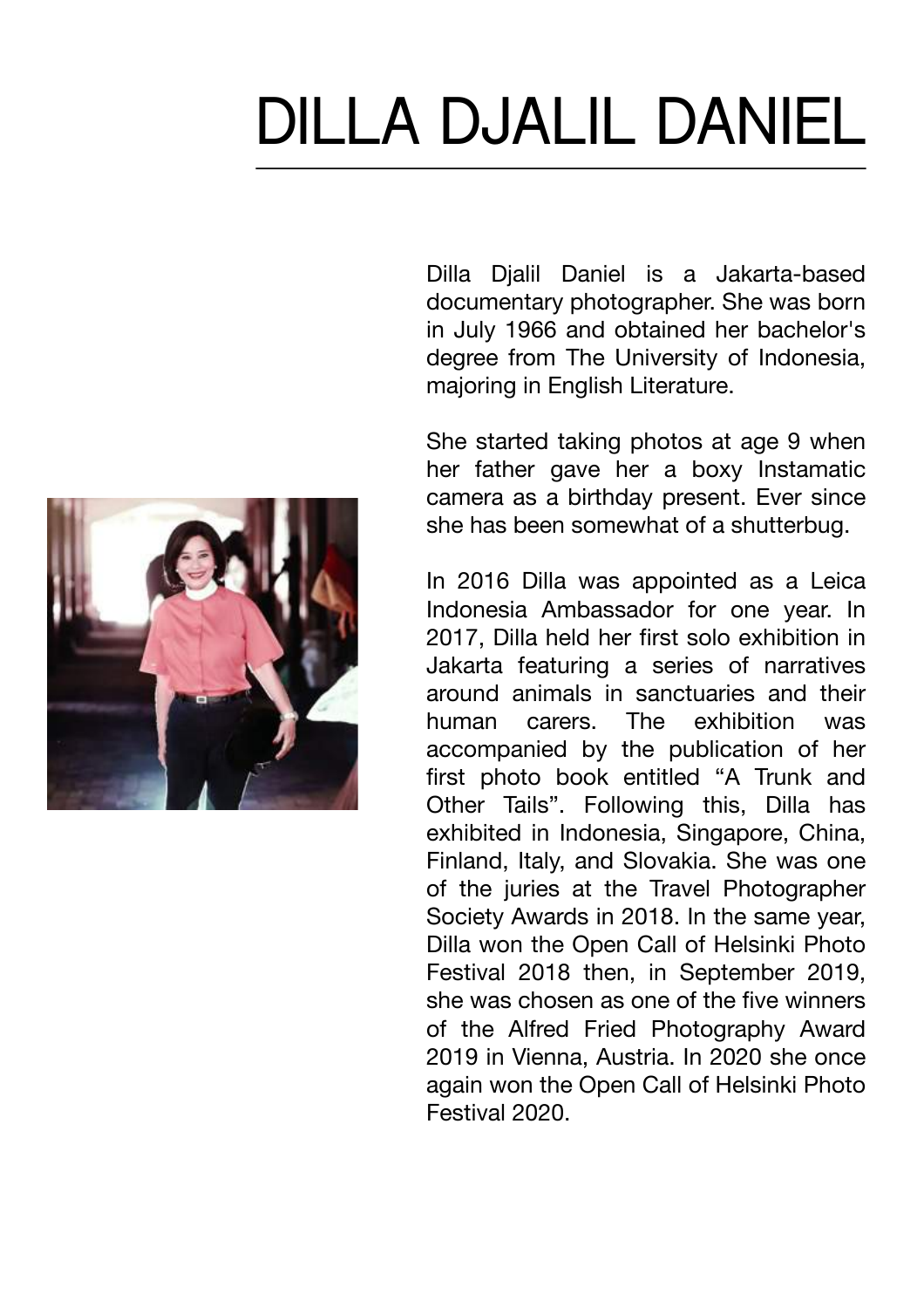

**FOREVER FRIENDS (edition of 12)** Photography

Printed on matte paper and mounted on black wooden glass frame. 80 x 60 cm 2016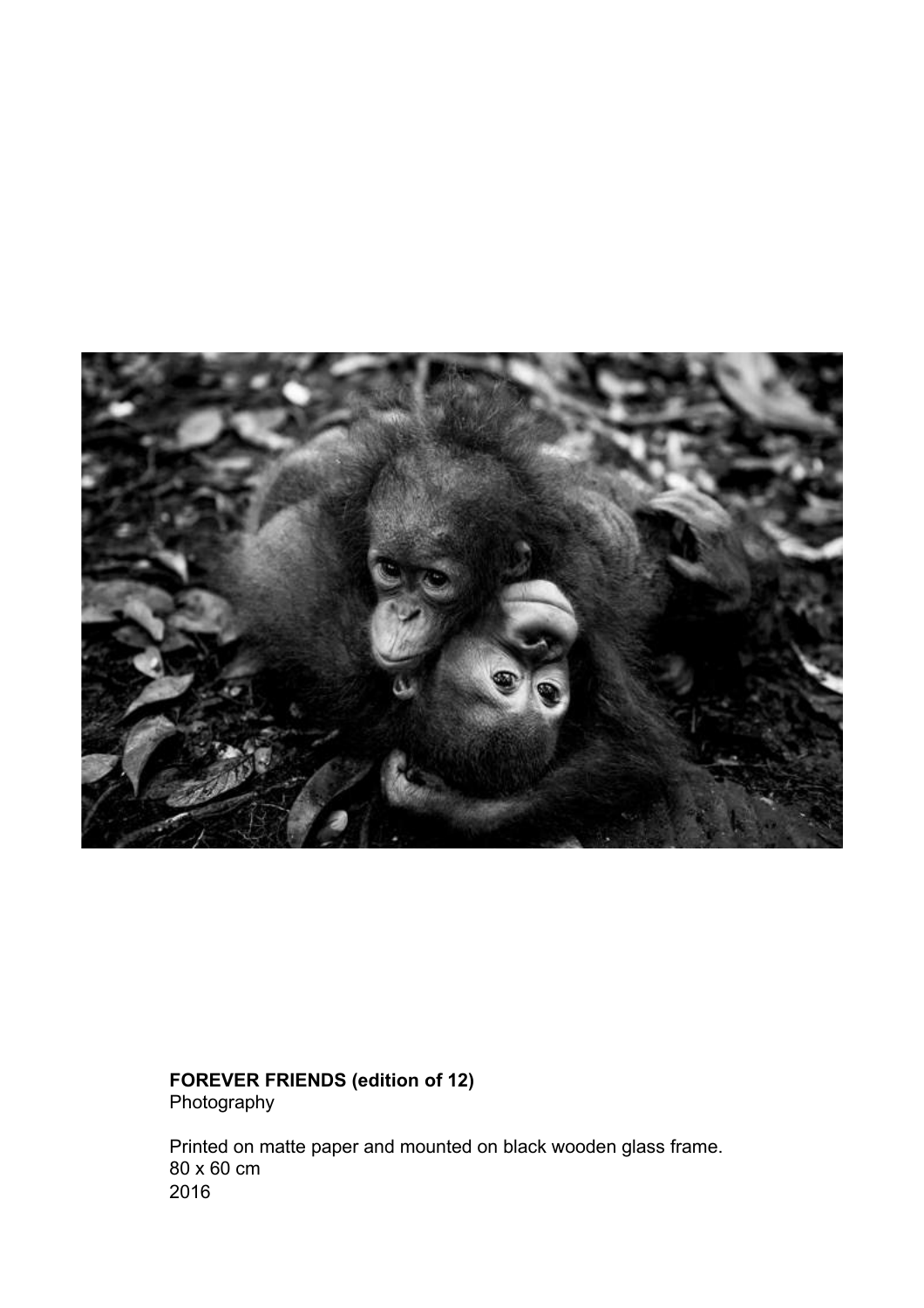

**WE HAVE NO MOTHER BUT WE HAVE EACH OTHER (number 5 from an edition of 12) Photography** 

Printed on matte paper and mounted on black wooden glass frame. 80 x 60 cm 2016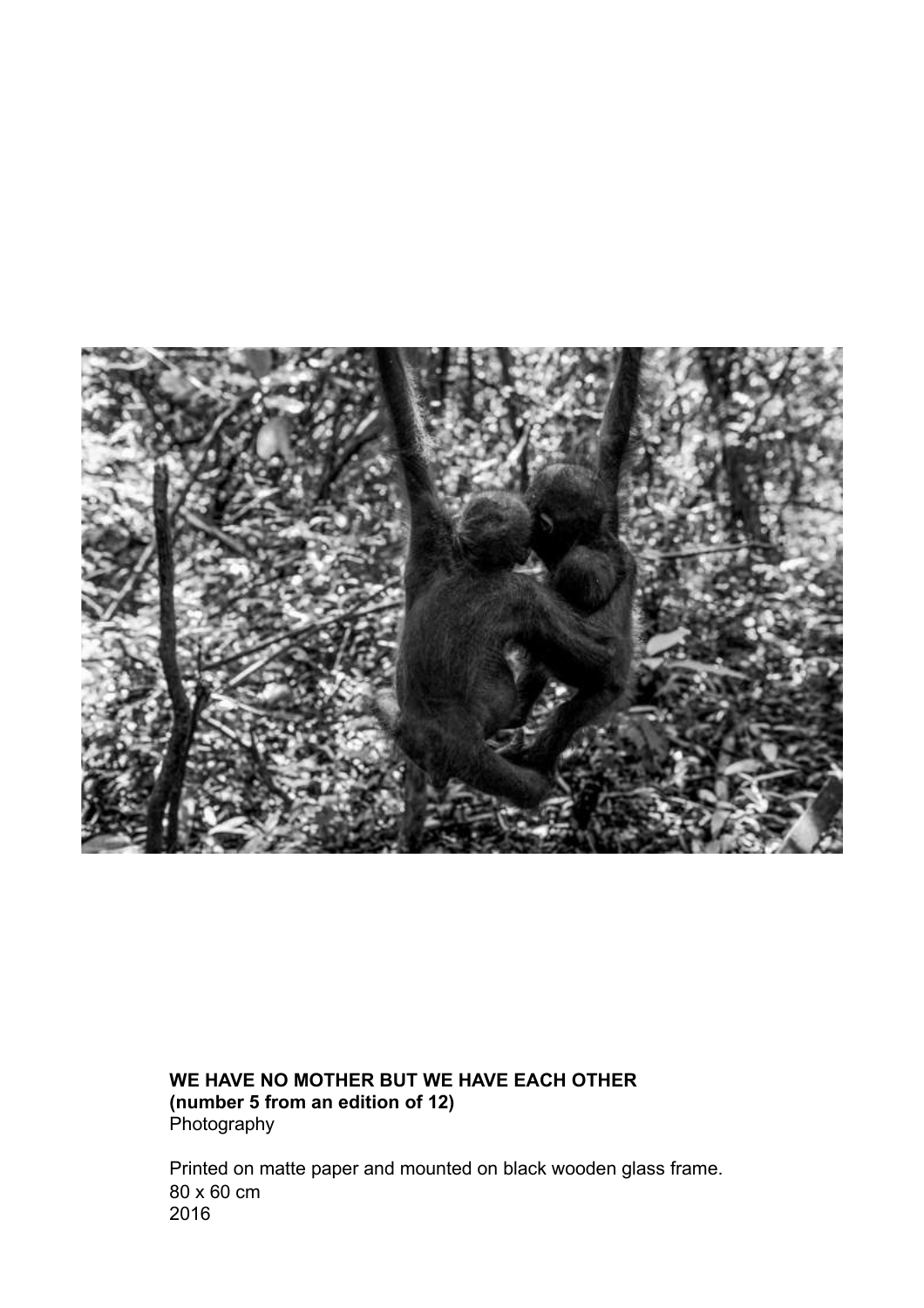

#### **GIRAFFE, THE ANIMALS THAT STAND IN THE CROWD (edition of 12)** Photography

Printed on Hahnemuhle Paper mounted on glass wooden frame 75 x 110 cm 2020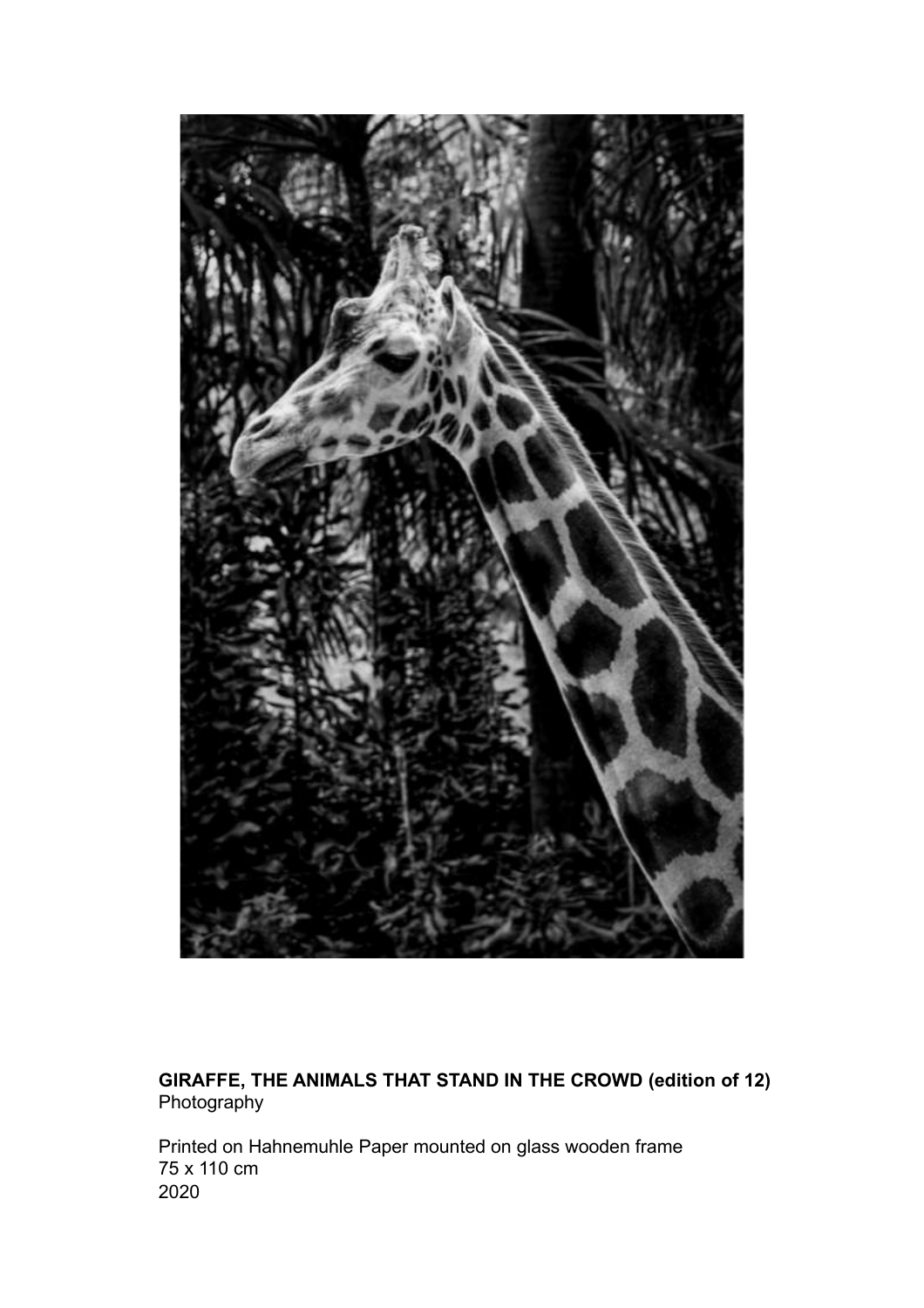

**CRIOLLO OF ARGENTINA (edition of 12)** Photography

Printed on Hahnemuhle Paper mounted on glass wooden frame 150 x 130 cm 2011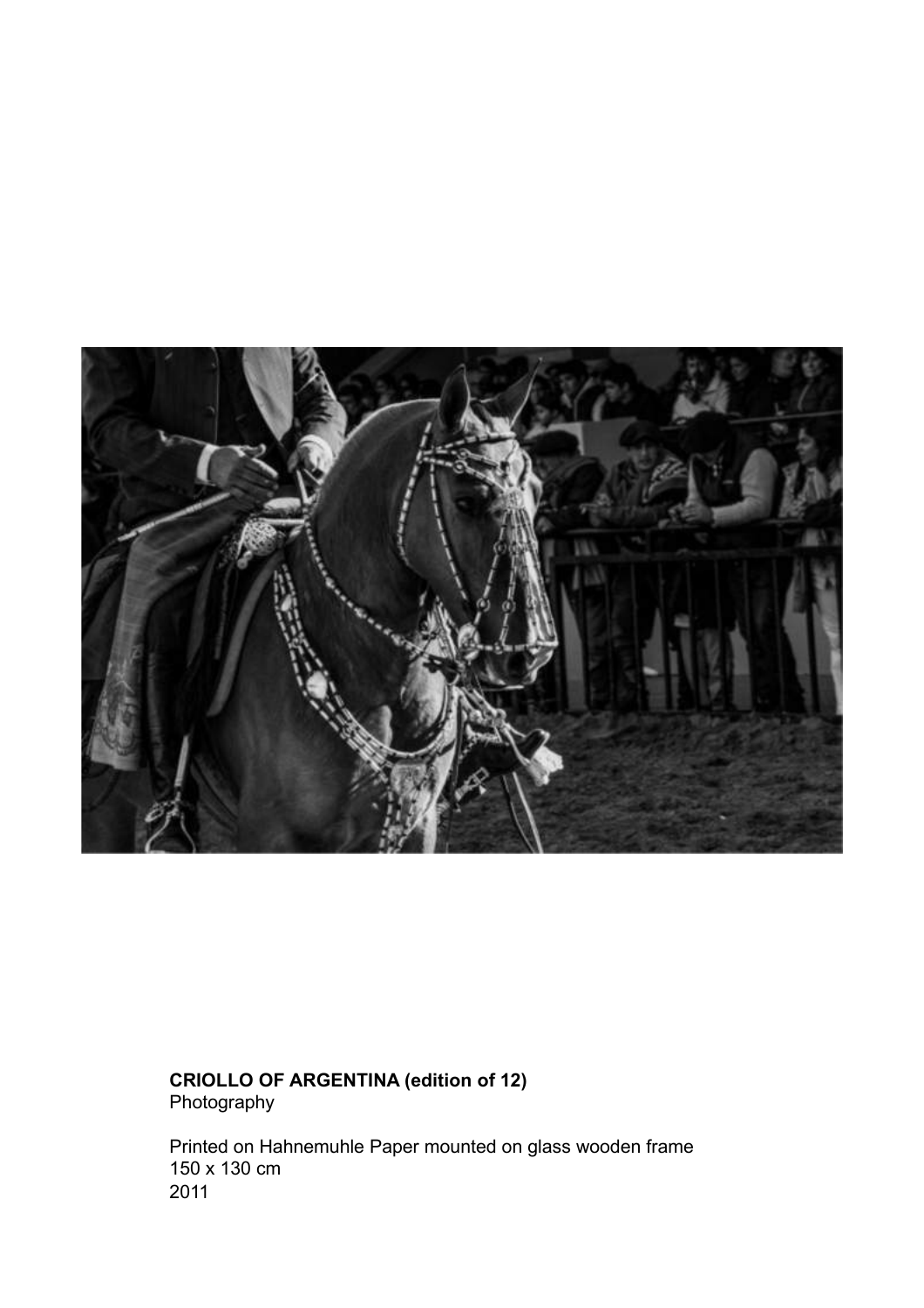### **NICO DHARMAJUNGEN**



Born in Jakarta in 1948, Nico Dharmajungen learnt the art of photography from Peter Busch from 1970 - 1971. The following year, Dharmajungen studied at the Hamburger Foto Schule and continued his education in visual communication art at the Hochschule fur bildende Kunste in Hamburg, Germany from 1972 – 1977. From 1989 through 1998, Dharmajungen set forth on a series of solo exhibitions entitled, *Heaven & Earth* - Olympus Gallery, Hamburg, Germany; *Arkeologi Abad Mesin* - Antara Gallery, Jakarta; and *I See. I Feel, never die* - Cahya Gallery, Jakarta.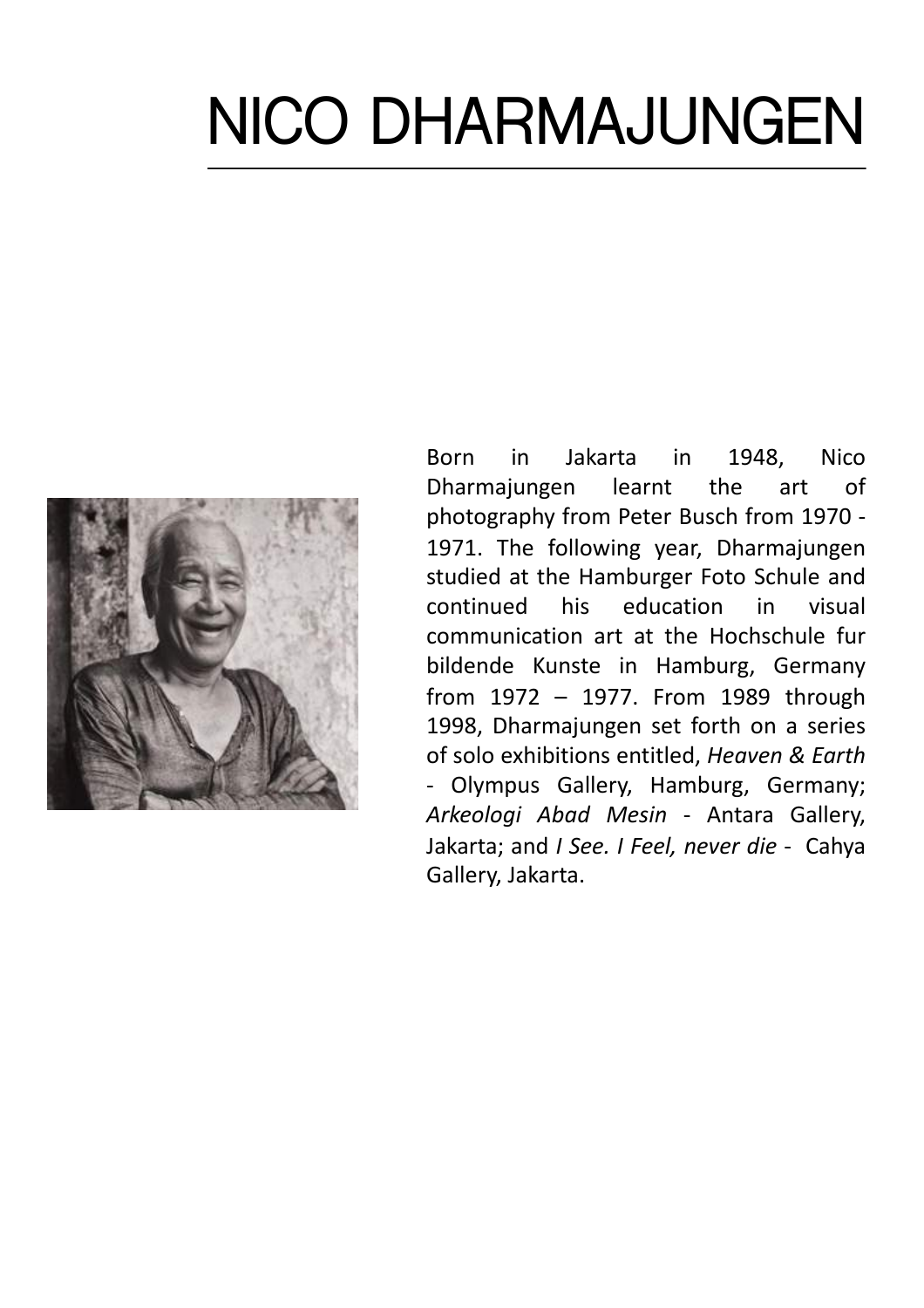

**YIN YANG (edition 1/5)** Photography

Metal Print UV with white dbond 100 x 64 cm 1994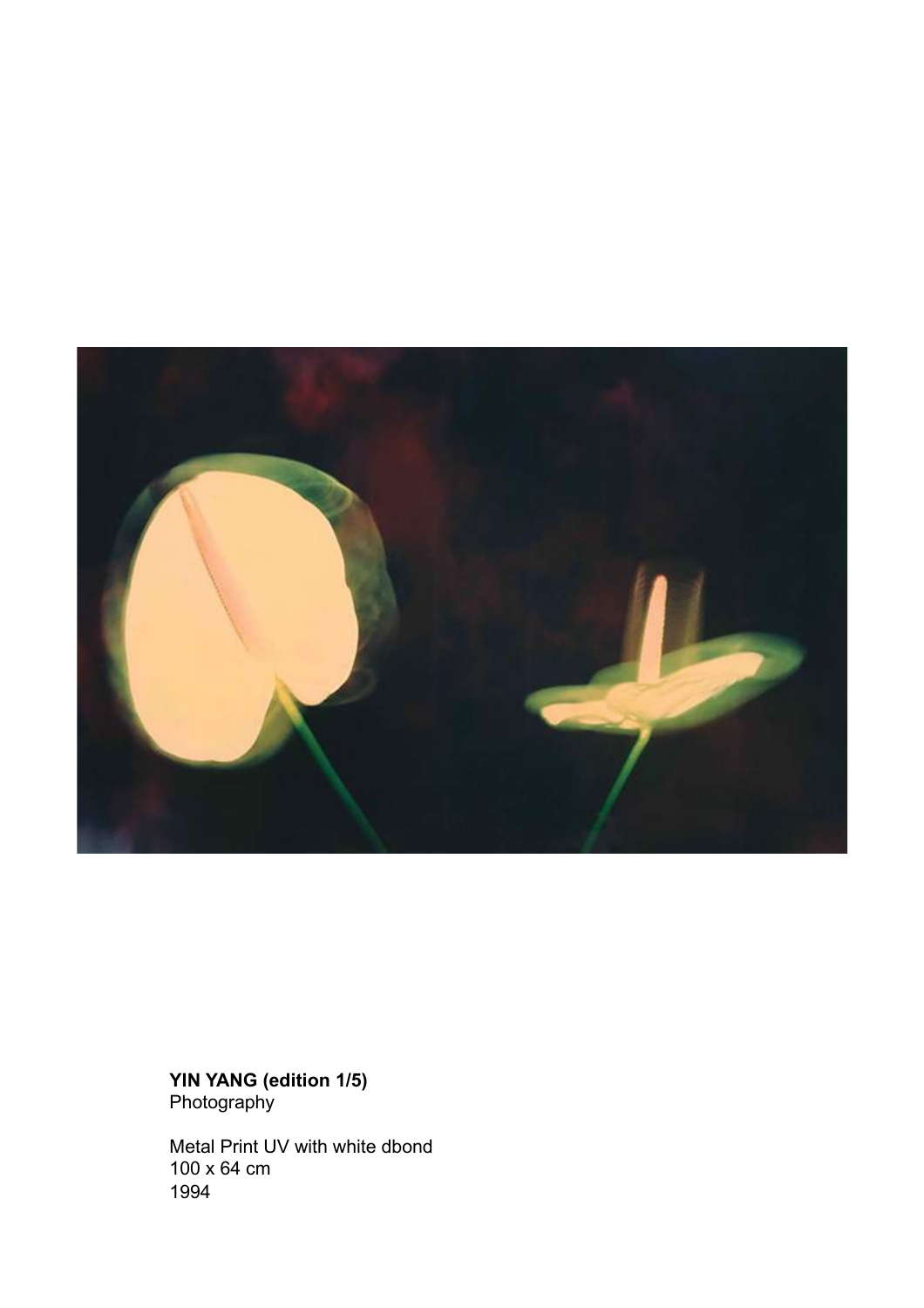

**UNDER A SPIRE OF PALE RED (edition 1/5)** Photography

Metal Print UV with white dbond 100 x 64 cm 1991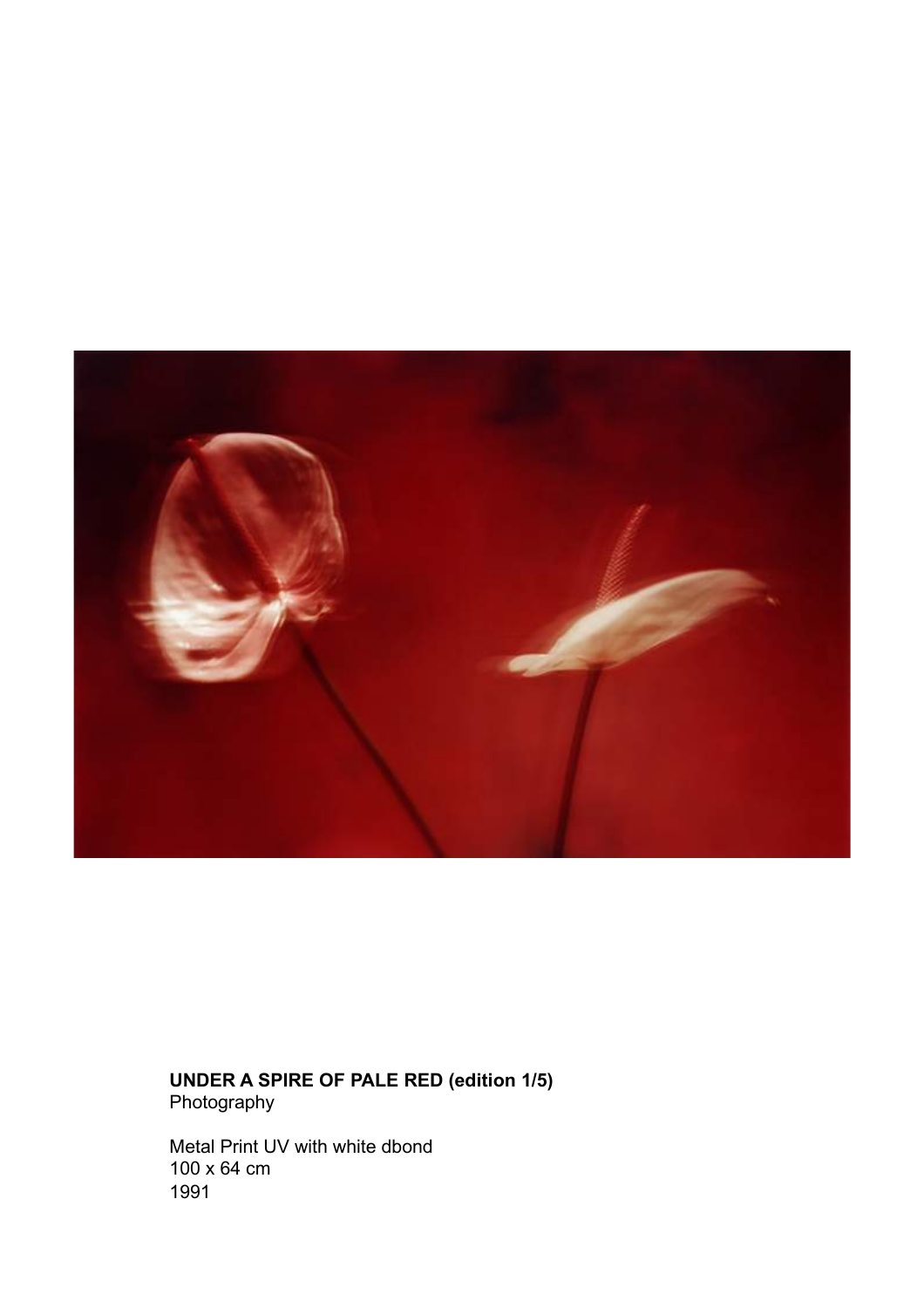## **A. SEBASTIANUS**



A. Sebastianus Hartanto uses experiential ethnographic research as a prominent intertwining mode of existence. Hartanto's works explores the decontextualization of material cultures and how it is perceived, understood, and ritualized in practice. For Hartanto, decolonizing the ontologies of aɾt/kunst, is to reclaim Sani, a way of living which involves offering, service, and search of the unknown. A recreation of pilgrimages, sacred spaces, and woven cloths are products of this practice. The works and experiences of Sani may or may not be archived, documented, or shared. What's left are remnants and evidence of materials that takes place in Sani.

Prior to his comparative art studies, Hartanto was an apprentice for a Javanese master weaver, in East Java. He was awarded the William Daley Award for Excellence in Art History and a Craft Field, 2017 and the Massachusetts College of Art & Design: Fiber Arts Departmental Honors, 2018. He teaches craft practice & theory and design ontologies to Artisans in Java, Bali, and the United States. Hartanto worked for both Museum Tekstil Jakarta and Bebali-Foundation, and now he's a craft school curricula developer and ethnographer at Rumah Sukkha Citta in Java.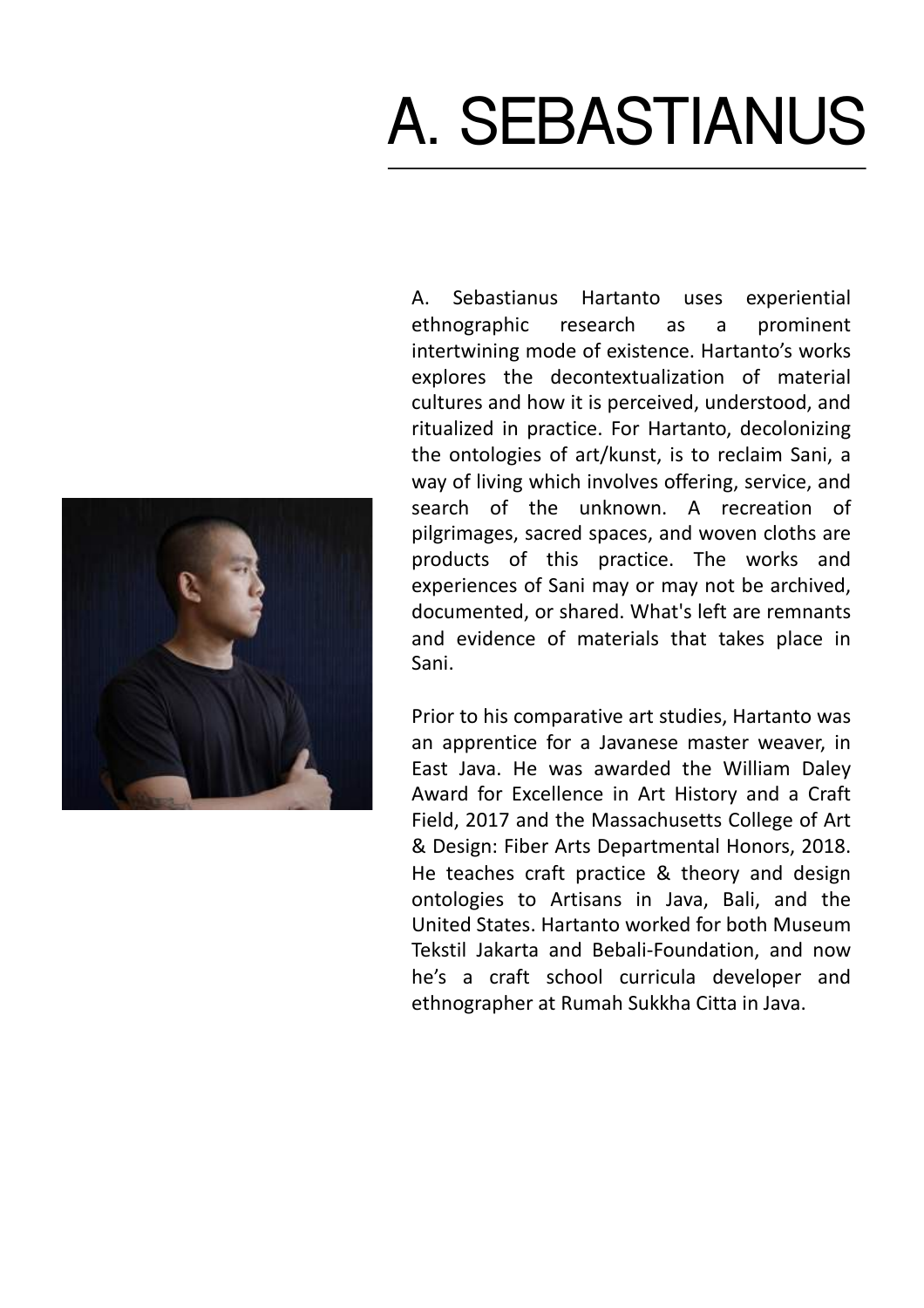

### **BERTUMBUH TANPA ARUS II**

Photography

Cyanotype on Handwoven Indigo Dyed Cotton 164 x 67 cm 2021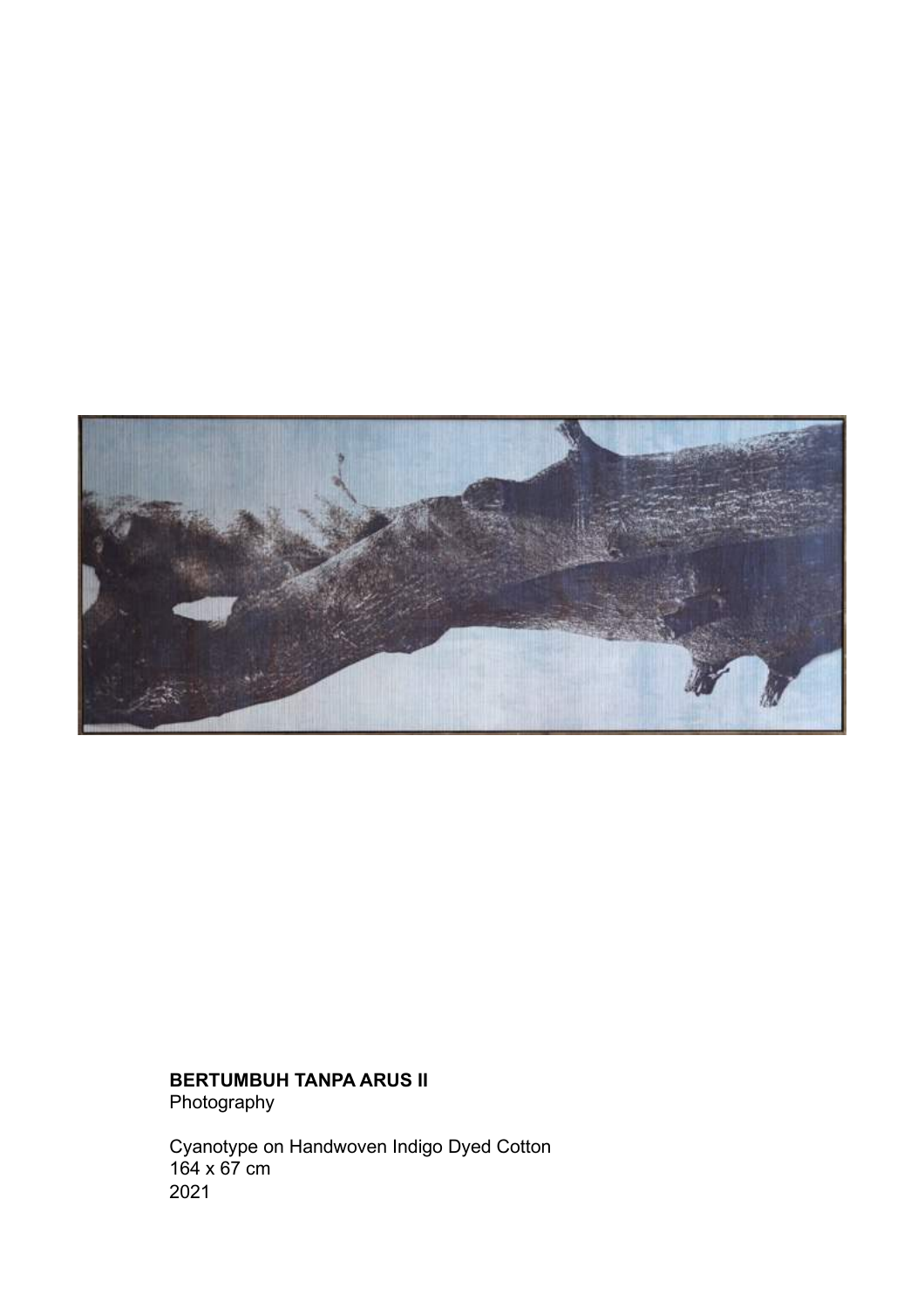

### **BERTUMBUH TANPA ARUS II**

Photography

Cyanotype on Handwoven Indigo Dyed Cotton 98 x 98 cm 2021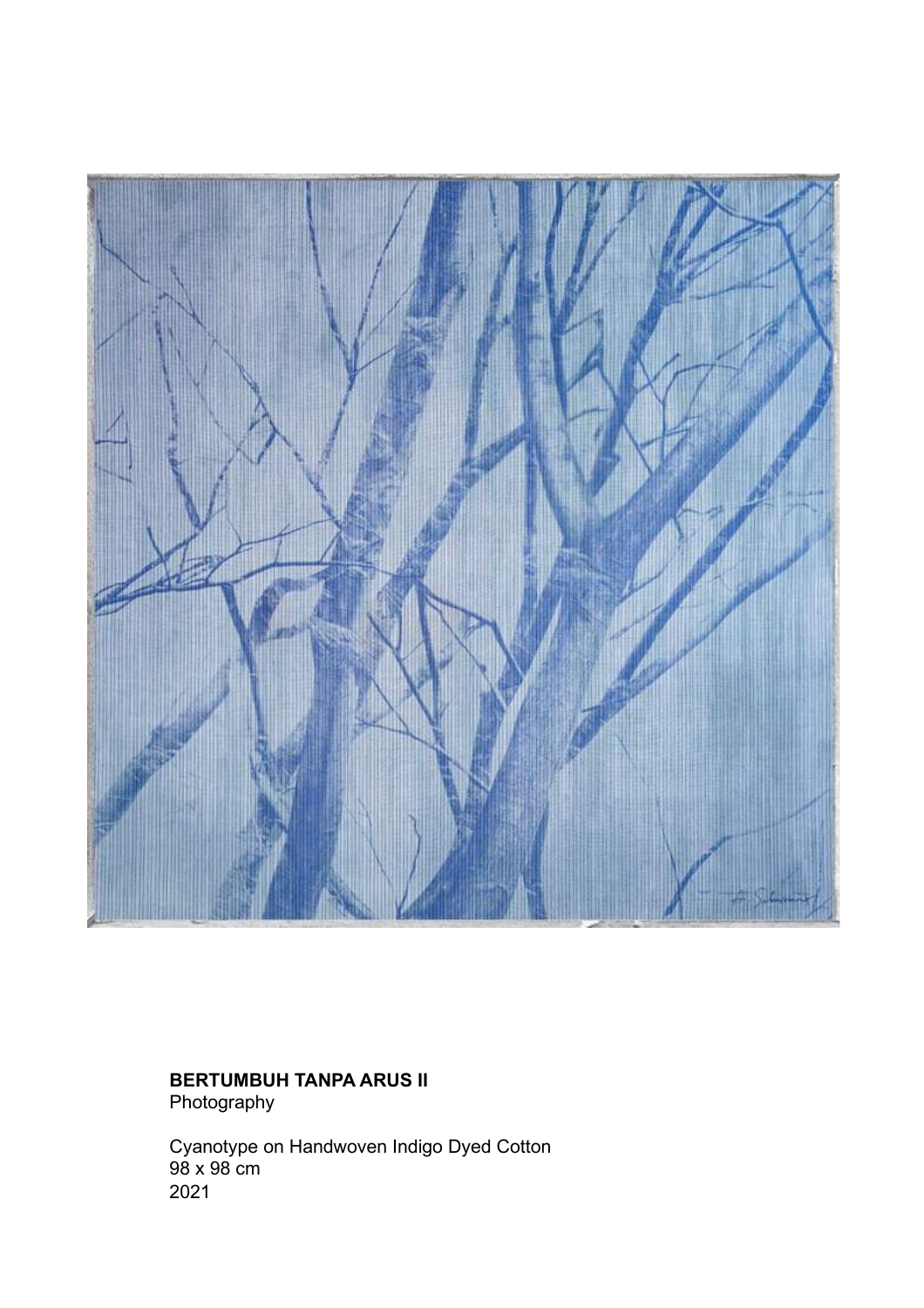### **REZA KUTJH**



Born in 1994, Reza Kutjh graduated from the Fine Arts Department of Indonesian Institute of Arts, Yogyakarta. Kutjh is a visual artist based in Yogyakarta who explores photographic works and experimental art prints. His works concern a sense of collective memory and found objects.

Kutjh held his solo show 'For a While' at Lir Space in 2018, and he is also the director of Barasub, an art collective concern on sequential images and self-publishing. Now, he is currently conducting visual research and archive-based art project in Unhistoried.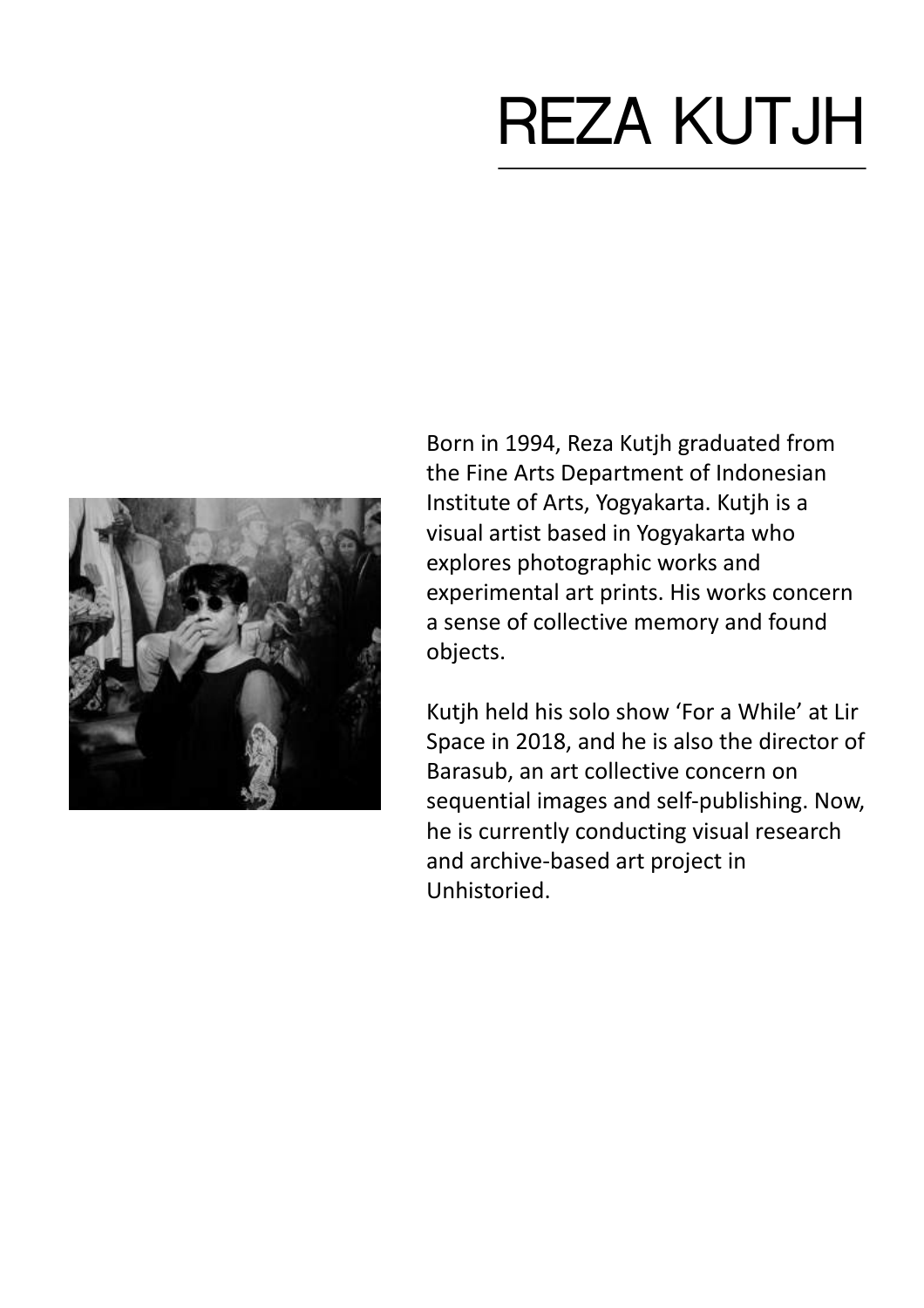

**ON THE SHORE (1 edition)** Photography

Print on Paper, with Wooden Frame 120cm X 68 cm 2021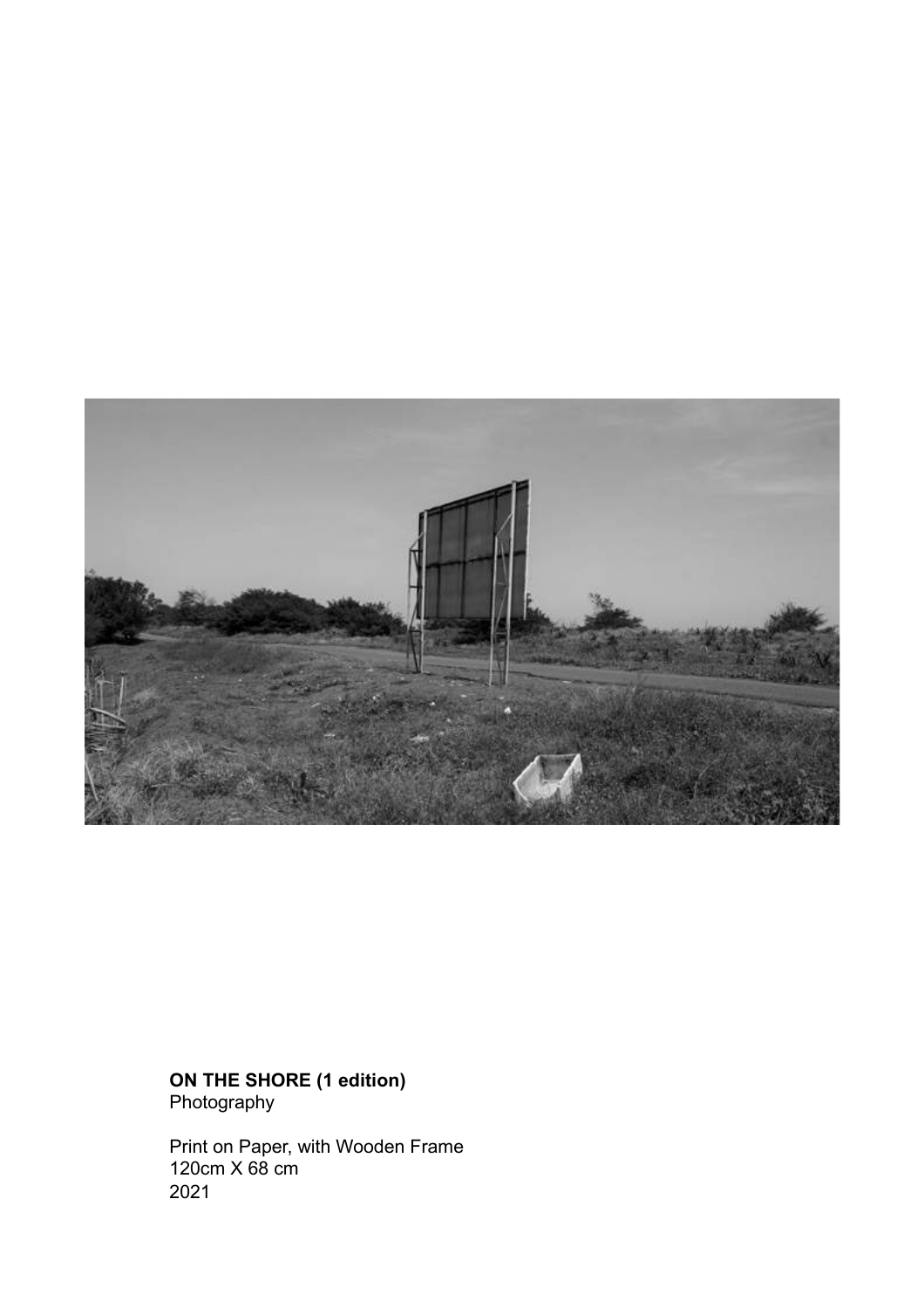



**IN FULL BLOOM (1 edition)** Photography

Print on Paper, with Wooden Frame 50cm X 67 cm (each panel of 2) 2021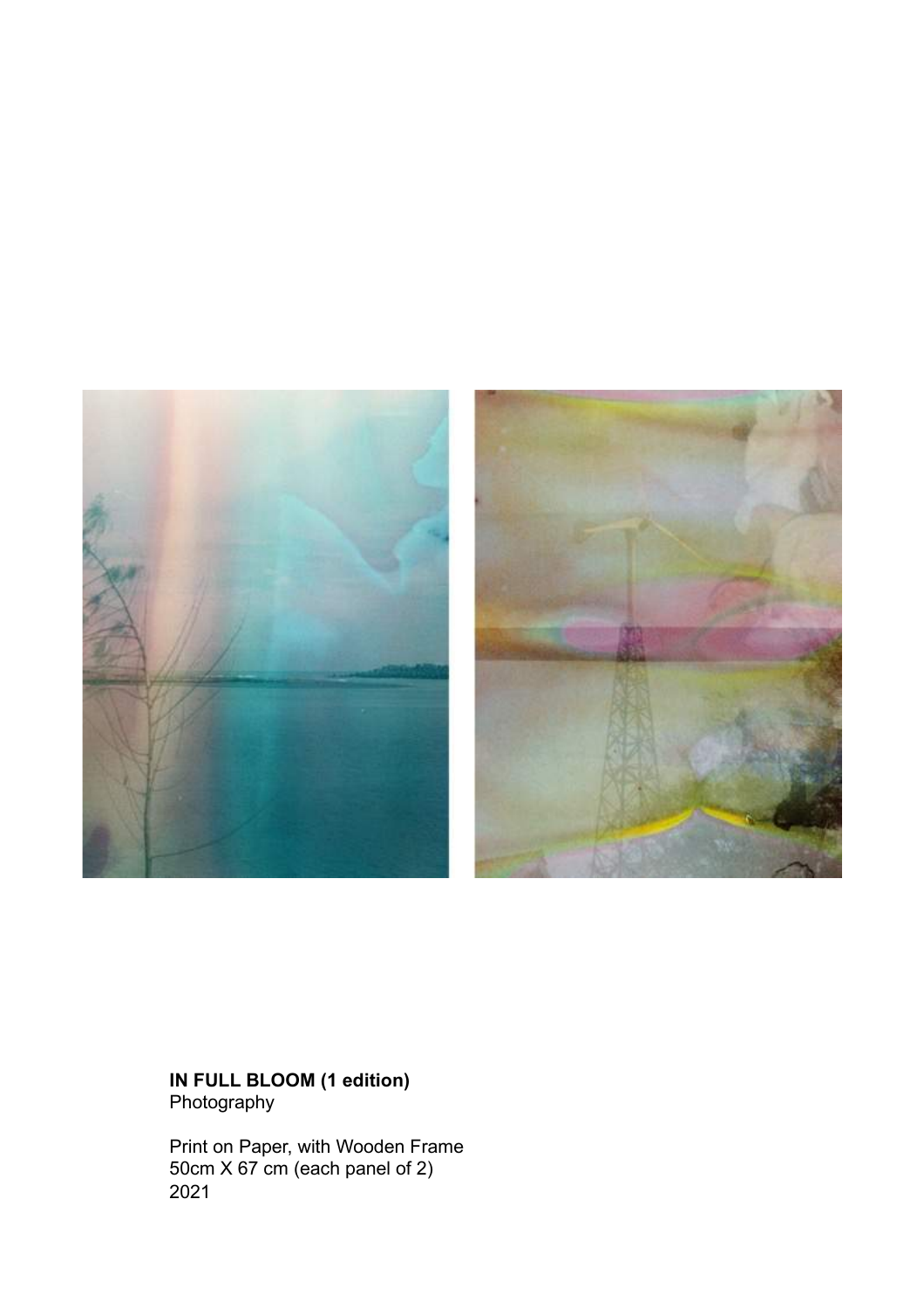### **ANDRE WIREDJA**



Andre Wiredja (b. 1986) is a talent for narrative stories through his signature raw, overexposed, and quirky style. Andre always shares a sense of honest, strong personal characters on every subject in front of his camera. He has worked for some of the most prestigious editorial and advertising clients in Asia and exhibited his works in UK.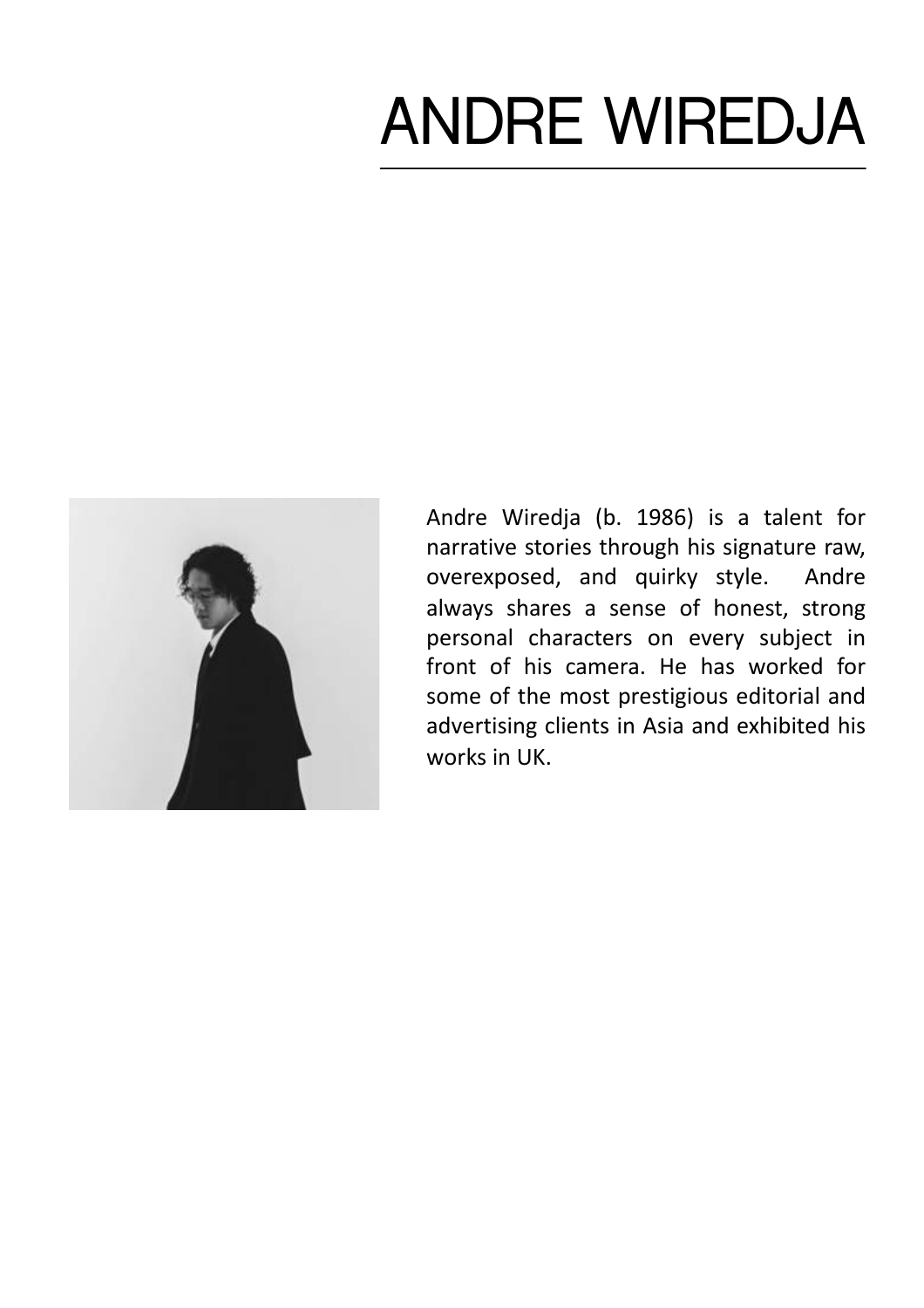

**CLOUD 4.0 (edition of 3)** Photography

Printed on photo paper. 60 x 80 cm 2020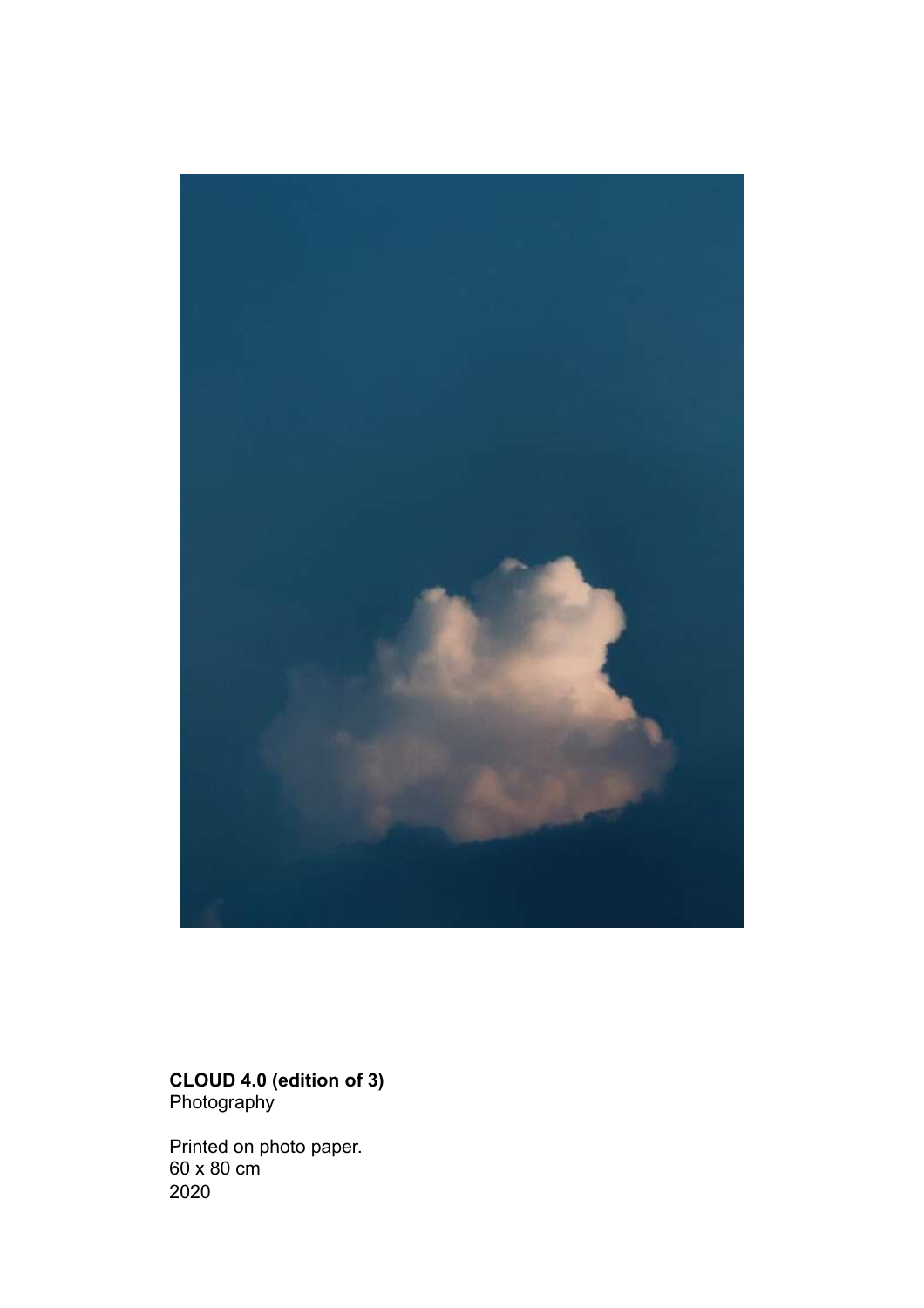

**CLOUD 6.0 (edition of 3)** Photography

Printed on photo paper. 60 x 80 cm 2020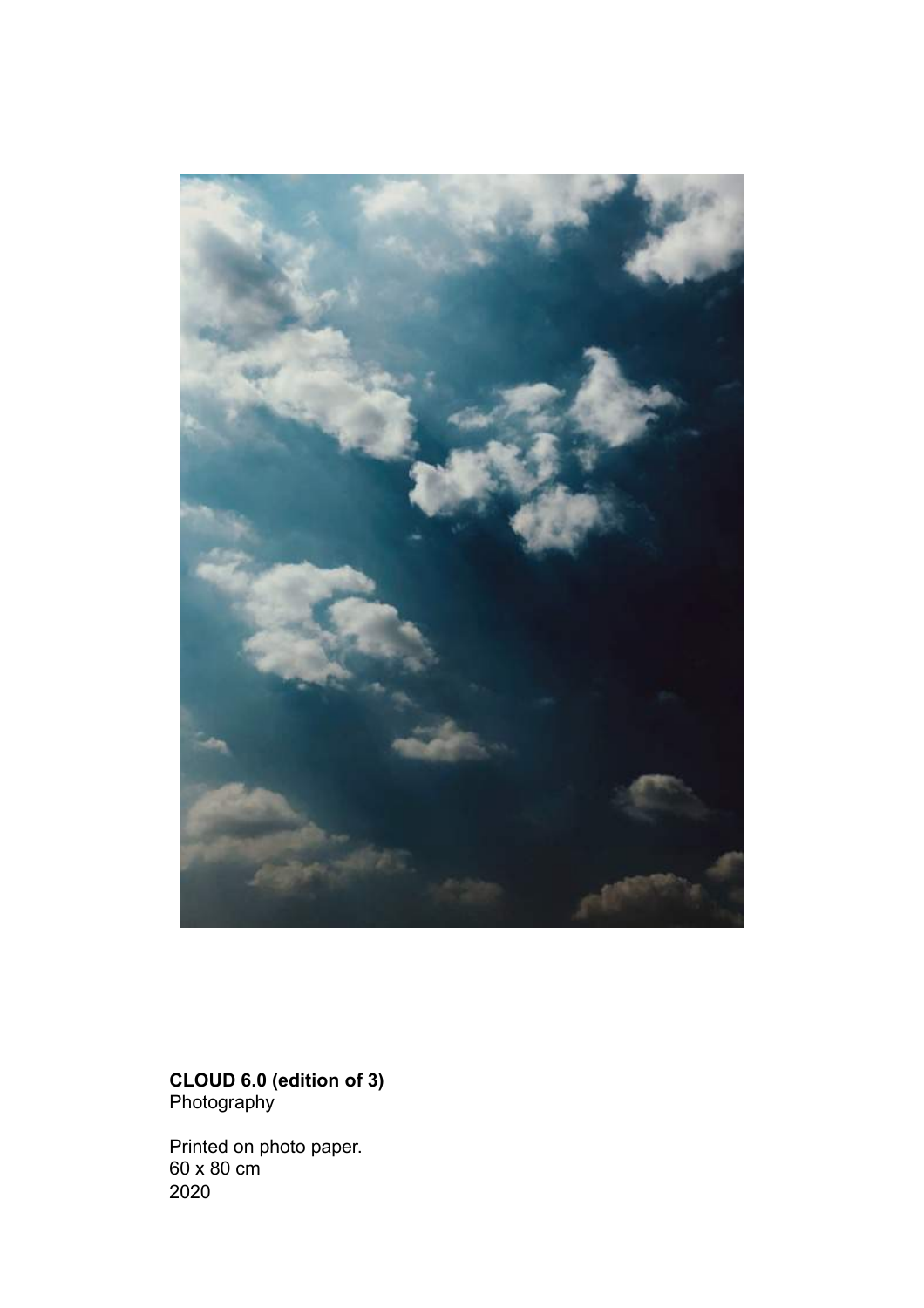

**HAMANGU (edition of 3)** Photography

Printed on Hahnemuhle paper. 100 x 77 cm 2021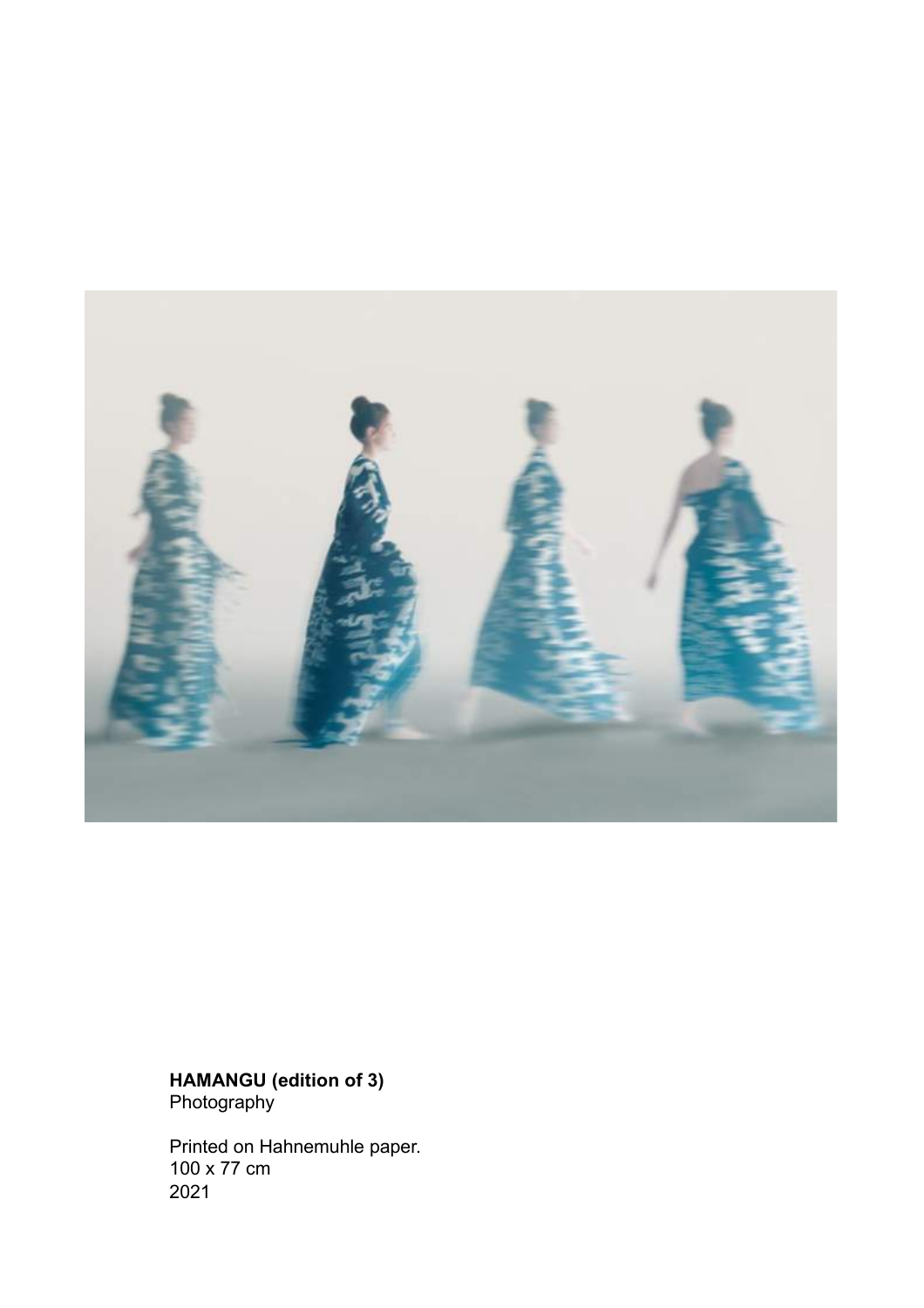# **ALEXANDER THIAN**



Alexander Thian is a social media sensation known for his stunnjng photos and quirky sense of humor. He attracts followers on various social media platforms not only because of this otherworldly shots, but also for his entertaining comments. He posts from distant destinations that still somehow seen feel related to our daily lives.

Thain's adventures bring him to the most beautiful, untouched parts of the planet, where with the click of a shutter, he captures glimpses of the landscape, people, and culture. His pictures are honest with a little personal story behind each shot. These stories make his photos unique, giving each image a deeper meaning.

Thian has published two books entitled, The Not-So-Amazing Life of @aMrazing (2012), and Somewhere Only We Know (2015), and plans to write another. Lastly, Thian held a solo photo exhibition in 2016.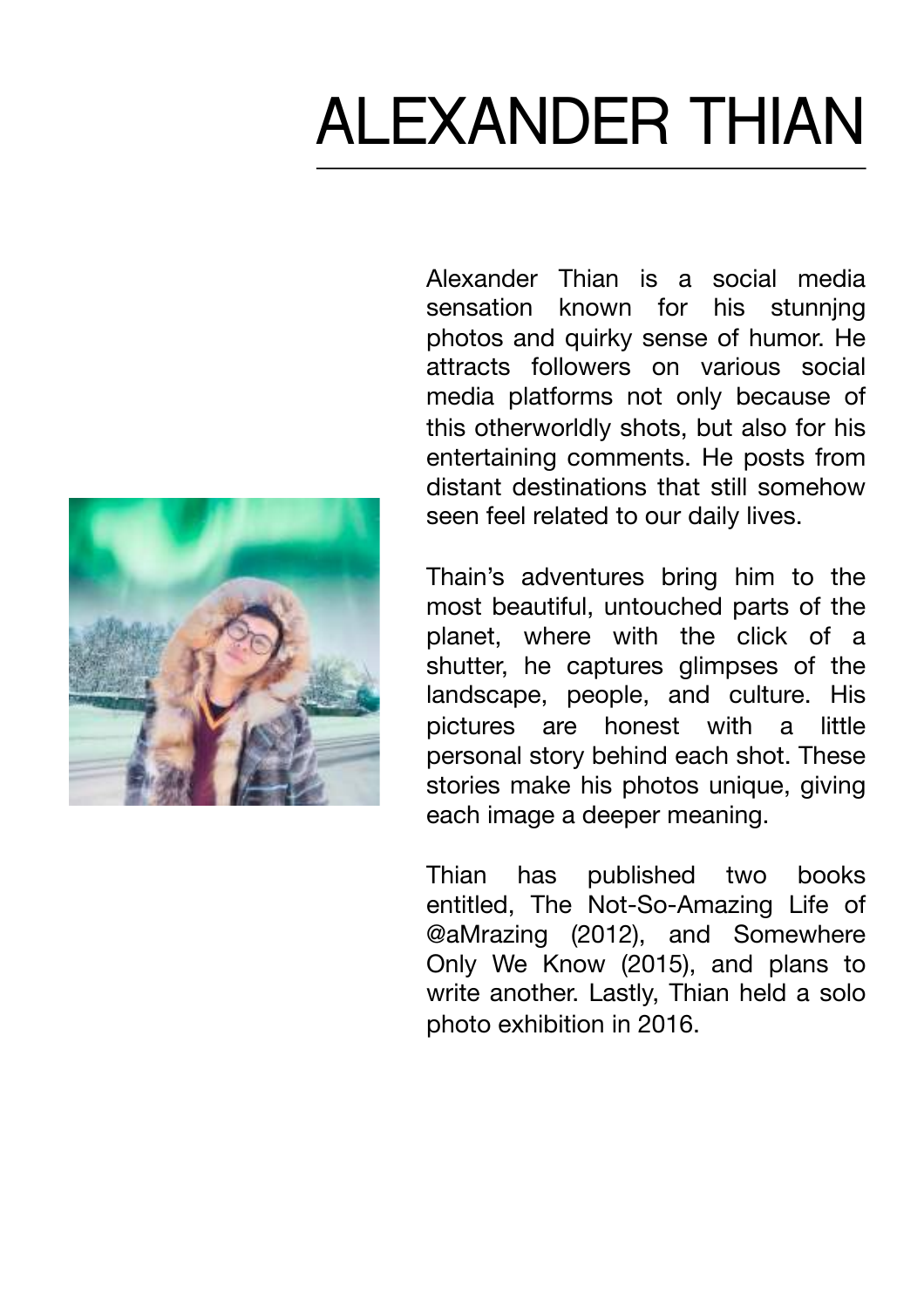

**The Angel (edition of 8 + 2 Artist Proofs) Photography** 

Printed on photo paper 80 x 100 cm 2021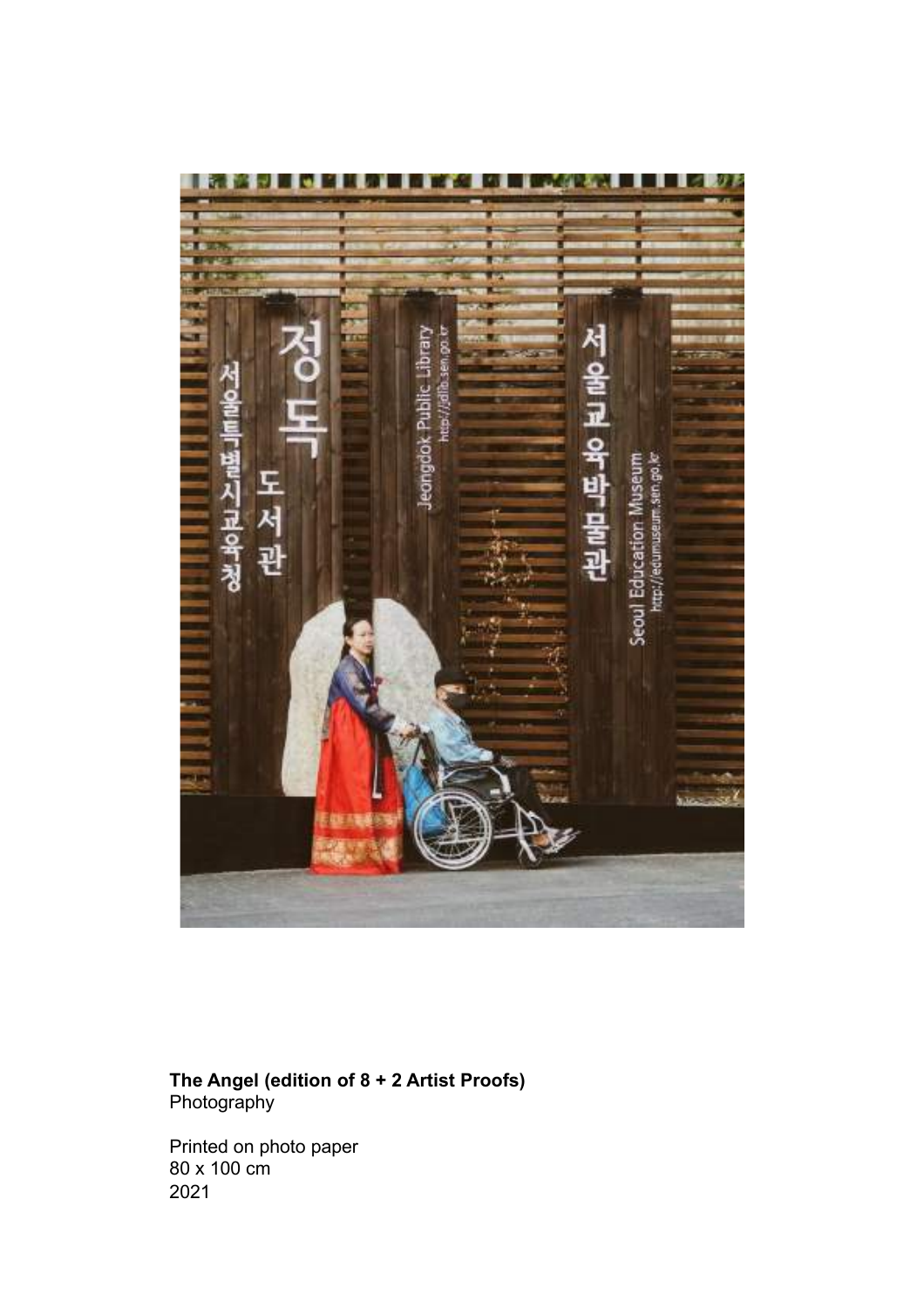

amrazing I The Deceitful Planes ALetMeTellYauAStary

ALARMAN AND THE MELTING THE SERVE OF THE SERVE AND THE SERVE OF THE SERVE AND THE SERVE OF THE SERVE IN THE SERVE OF THE SERVE OF THE SERVE AND THE SERVE OF THE SERVE OF THE SERVE OF THE SERVE OF THE SERVE OF THE SERVE OF

**The Deceitful Planes (edition of 8 + 2 Artist Proofs)** Photography

Printed on photo paper 79 x 109 cm 2018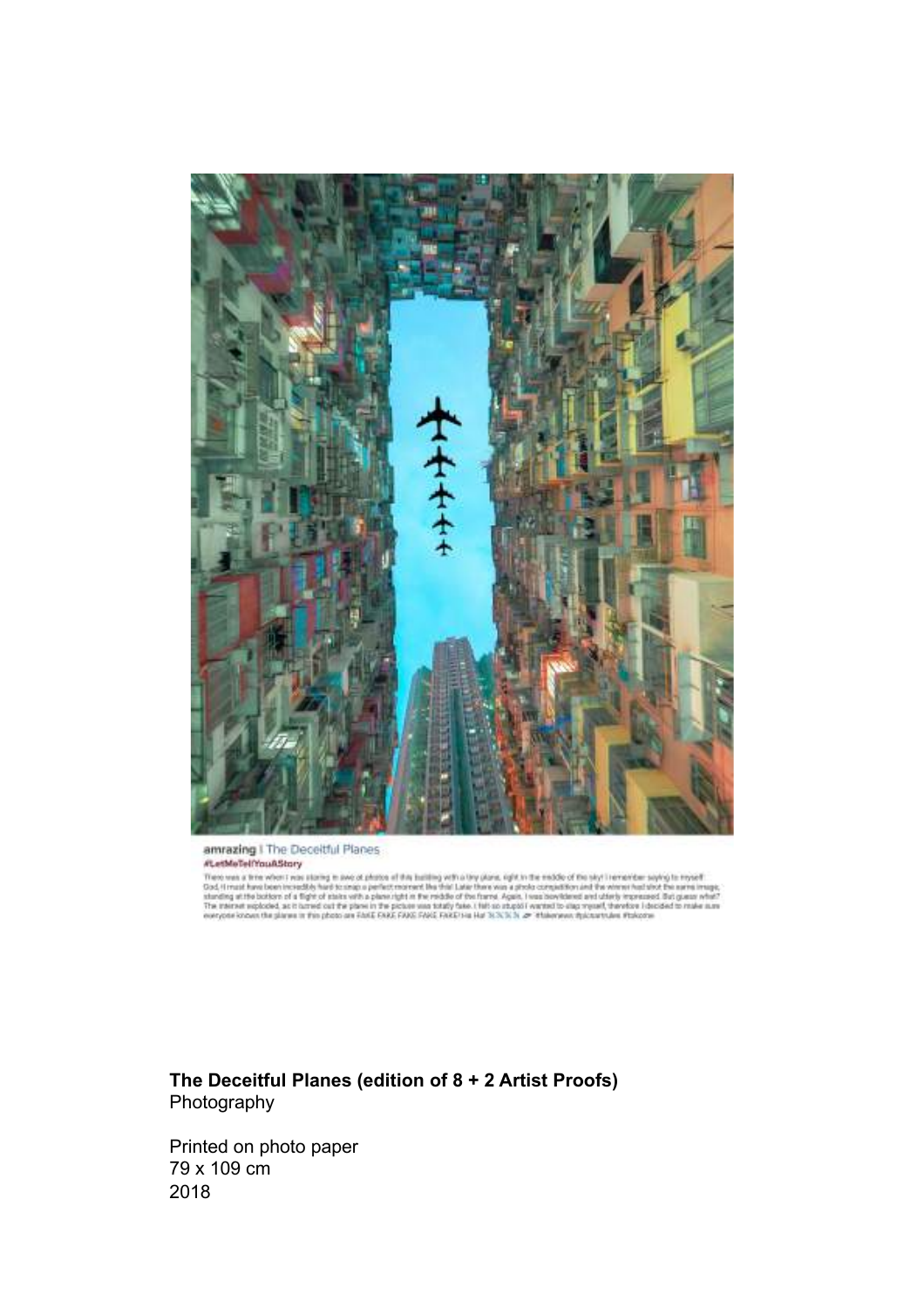Collecting photography is a new medium experience for many collectors. But 21<sup>st</sup> century photography is about the artist stories through a contemporary medium. Many of these photographers are internationally acclaimed artists, winning prestigious awards worldwide.

Creativity and ingenuity are the souls of contemporary artists who take forth the practice of art. As a supporter of local Indonesian artists, ISA Art & Design focuses not only on one conventional work medium. Photography will continue to develop as an art that has a strong identity. For more information about this exhibition and other ISA Art & Design Exhibitions, please visit

[www.isaartanddesign.com.](http://www.isaartanddesign.com/)

This exhibition will be launched online on November 21st, 2021 during Art Moments, and physical exhibition will open on 10<sup>th</sup> December 2021 to 7<sup>th</sup> January 2022 at ISA Gallery, Wisma 46 Jakarta.